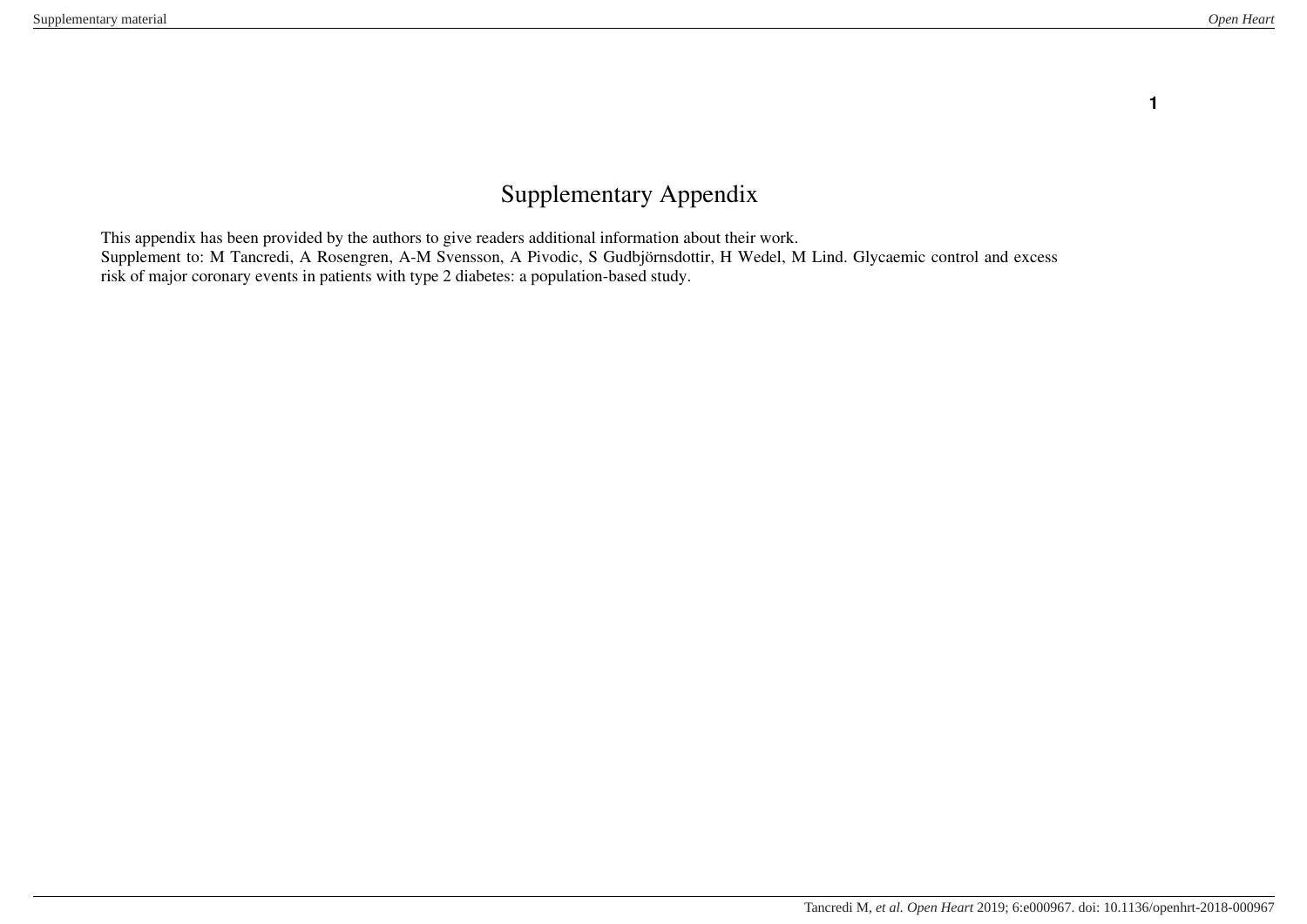# *Table of contents*

| 4.1 Table S1. Baseline Characteristics of Individuals with Type 2 Diabetes and Matched            |
|---------------------------------------------------------------------------------------------------|
|                                                                                                   |
| 4.2 Table S2. Adjusted Hazard Ratios for AMI and CHD and 95% confidence intervals among Patients  |
| with Type 2 Diabetes versus Controls According to Time-Updated Mean HbA1c categories, albuminuria |
|                                                                                                   |
| 4.3 Table S3. Males Adjusted Hazard Ratios for AMI and CHD and 95% confidence intervals among     |
| Patients with Type 2 Diabetes According to Time-Updated Mean HbA1c categories, albuminuria        |
|                                                                                                   |
| 4.4 Table S4. Females Adjusted Hazard Ratios for AMI and CHD and 95% confidence intervals among   |
| Patients with Type 2 Diabetes According to Time-Updated Mean HbA1c categories, albuminuria        |
|                                                                                                   |
| 4.5 Table S5 Adjusted Hazard Ratios for AMI and CHD and 95% confidence intervals among            |
| Patients with Type 2 Diabetes According to Time-Updated Mean HbA1c categories together with       |
|                                                                                                   |
| 4.6 Table S6. Males - Adjusted Hazard Ratios for AMI and CHD and 95% confidence intervals among   |
| Patients with Type 2 Diabetes According to Time-Updated Mean HbA1c categories together with       |
|                                                                                                   |
| 4.7 Table S7. Females - Adjusted Hazard Ratios for AMI and CHD and 95% confidence intervals among |
| Patients with Type 2 Diabetes According to Time-Updated Mean HbA1c categories together with       |
|                                                                                                   |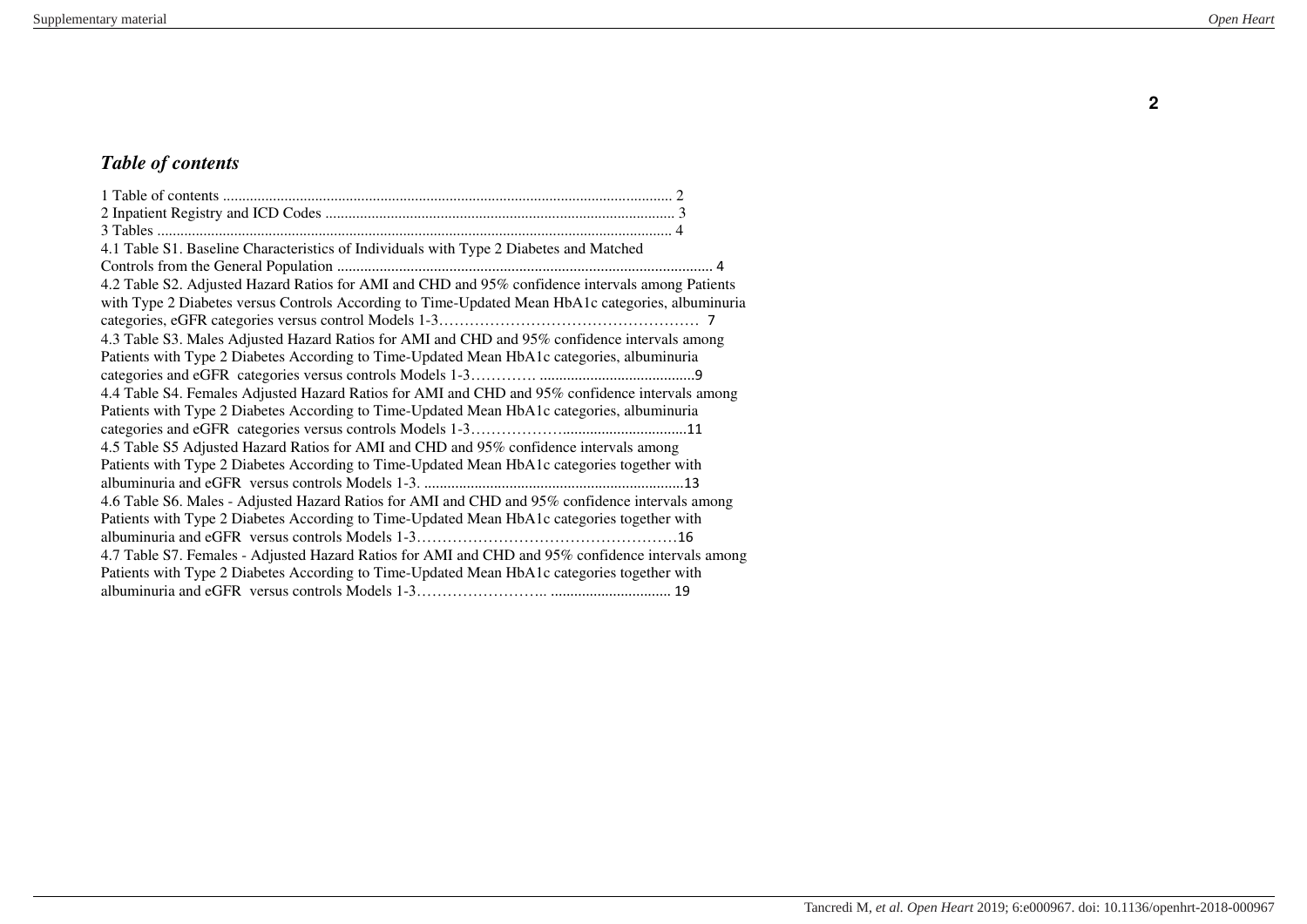#### *2 Inpatient Registry and ICD Codes*

The Inpatient Registry and cause of death registry includes mandatory information on all principal and secondary hospital discharge diagnoses, deaths, and causes of deaths. The Inpatient Registry was first used in the 1960s, with nationwide coverage beginning in 1987. Diagnoses in the Inpatient Registry are classified according to the International Classification of Diseases (ICD) system, and sensitivity and specificity for diagnoses of acute myocardial infarction, coronary heart disease, hospitalization for heart failure, atrial fibrillation, and stroke have previously been validated. These, as well as cancer diagnoses, were collected before baseline registration and during follow-up. Dates and causes of death were collected from the cause of death registry. The following ICD-9 and ICD-10 codes were collected: coronary heart disease: ICD-9 410-414, and ICD-10 I20-I25 (including acute myocardial infarction: ICD-9 410, and ICD-10 I21); stroke: ICD-9 431, 432X, 433, 434, 436, 437X, and ICD10 I61, I62.9, I63, I64, I67.9; hospitalization for heart failure ICD-9 428, and ICD-10 I50; atrial fibrillation ICD-9 427D, and ICD-10 I48; and cancer ICD-9 140-208, and ICD-10 C00-C97. Cardiovascular mortality was defined as ICD-10 I00-I99, death from cancer as ICD-10 C00-C97, diabetes-related death as ICD-10 E10-E14, external death (e.g. due to accident, exposure to fire, smoke, flames, or forces of nature, intentional self-harm, etc.) as ICD-10 V00-Y99, and all other causes of death other than those listed. For renal dialysis and transplantation, the following codes were used: ICD-9 V42A, V45B, V56A, V56W, and ICD-10 Z94.0, Z49, Z99.2.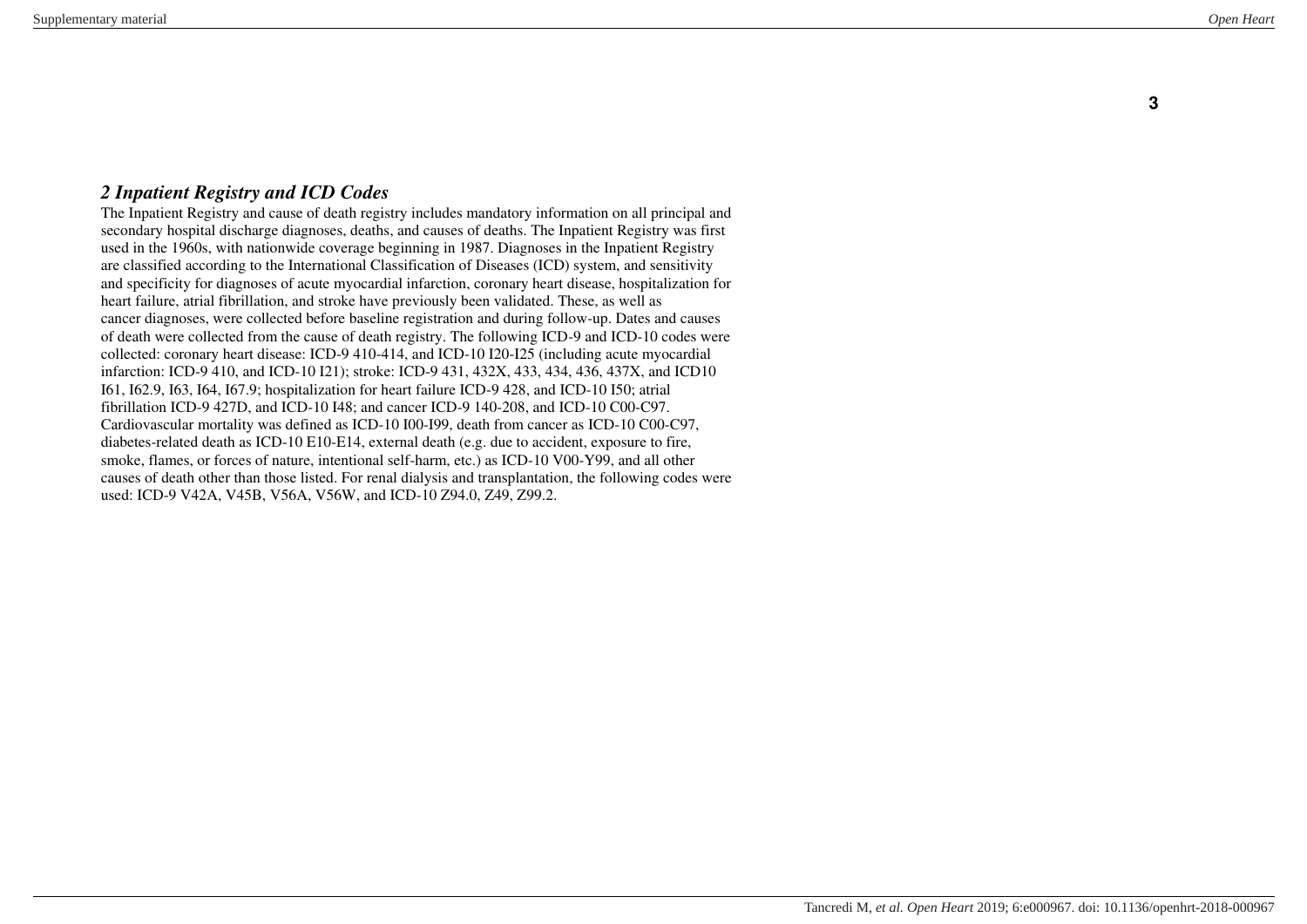|                            |                                |                                           | HbA1c categories at baseline (NGSP % / IFCC mmol/mol)   |                                                            |                                                          |                                                          |                                             |                                   |
|----------------------------|--------------------------------|-------------------------------------------|---------------------------------------------------------|------------------------------------------------------------|----------------------------------------------------------|----------------------------------------------------------|---------------------------------------------|-----------------------------------|
|                            | <b>Controls</b><br>$n=2173620$ | <b>All Type II diabetes</b><br>$n=431579$ | $\leq 6.9\%$<br>$(<=52 \text{ mmol/mol})$<br>$n=215103$ | $7.0 - 7.8\%$<br>$(53-62 \text{ mmol/mol})$<br>$n = 82189$ | $7.9 - 8.7\%$<br>$(63-72 \text{ mmol/mol})$<br>$n=44283$ | $8.8 - 9.6\%$<br>$(73-82 \text{ mmol/mol})$<br>$n=21454$ | $>=9.7\%$<br>$(>=83$ mmol/mol)<br>$n=20849$ | <b>Missing value</b><br>$n=47701$ |
| <b>Sex</b>                 |                                |                                           |                                                         |                                                            |                                                          |                                                          |                                             |                                   |
| Men                        | 1170663 (53.9%)                | 234556 (54.3%)                            | 114128 (53.1%)                                          | 45044 (54.8%)                                              | 24681 (55.7%)                                            | 12372 (57.7%)                                            | 12558 (60.2%)                               | 25773 (54.0%)                     |
| Women                      | 1002957 (46.1%)                | 197023 (45.7%)                            | 100975 (46.9%)                                          | 37145 (45.2%)                                              | 19602 (44.3%)                                            | 9082 (42.3%)                                             | 8291 (39.8%)                                | 21928 (46.0%)                     |
| Age (years)                | 64.7(12.6)<br>$n=2173620$      | 65.0(12.7)<br>n=431579                    | 65.7(12.4)<br>$n=215103$                                | 66.2(12.2)<br>$n = 82189$                                  | 64.9(12.6)<br>$n=44283$                                  | 63.2(12.8)<br>$n=21454$                                  | 60.7(12.9)<br>$n=20849$                     | 63.0(14.4)<br>$n=47701$           |
| Age category               |                                |                                           |                                                         |                                                            |                                                          |                                                          |                                             |                                   |
| $55$ vears                 | 432693 (19.9%)                 | 84782 (19.6%)                             | 38103 (17.7%)                                           | 13822 (16.8%)                                              | 8906 (20.1%)                                             | 5213 (24.3%)                                             | 6438 (30.9%)                                | 12300 (25.8%)                     |
| 55-64 years                | 610925 (28.1%)                 | 116802 (27.1%)                            | 57293 (26.6%)                                           | 21964 (26.7%)                                              | 12221 (27.6%)                                            | 6368 (29.7%)                                             | 6571 (31.5%)                                | 12385 (26.0%)                     |
| 65-74 years                | 630801 (29.0%)                 | 123969 (28.7%)                            | 64673 (30.1%)                                           | 24259 (29.5%)                                              | 12315 (27.8%)                                            | 5498 (25.6%)                                             | 4748 (22.8%)                                | 12476 (26.2%)                     |
| 75+ years                  | 499201 (23.0%)                 | 106026 (24.6%)                            | 55034 (25.6%)                                           | 22144 (26.9%)                                              | 10841 (24.5%)                                            | 4375 (20.4%)                                             | 3092 (14.8%)                                | 10540 (22.1%)                     |
| <b>Born in Sweden</b>      | 1902246 (87.5%)                | 353441 (82.0%)                            | 180033 (83.8%)                                          | 67691 (82.5%)                                              | 35958 (81.3%)                                            | 17240 (80.5%)                                            | 16107 (77.4%)                               | 36412 (76.4%)                     |
| Education                  |                                |                                           |                                                         |                                                            |                                                          |                                                          |                                             |                                   |
| Low                        | 770057 (36.1%)                 | 182183 (43.3%)                            | 89552 (42.5%)                                           | 36872 (46.1%)                                              | 20180 (47.0%)                                            | 9520 (45.9%)                                             | 8405 (41.6%)                                | 17654 (38.3%)                     |
| Mid                        | 845048 (39.6%)                 | 169656 (40.4%)                            | 85120 (40.4%)                                           | 31397 (39.3%)                                              | 16730 (39.0%)                                            | 8279 (39.9%)                                             | 8642 (42.8%)                                | 19488 (42.3%)                     |
| High                       | 520240 (24.4%)                 | 68508 (16.3%)                             | 35822 (17.0%)                                           | 11641 (14.6%)                                              | 6032 (14.0%)                                             | 2932 (14.1%)                                             | 3135 (15.5%)                                | 8946 (19.4%)                      |
| Variables in the NDR only  |                                |                                           |                                                         |                                                            |                                                          |                                                          |                                             |                                   |
| HbA1c (mmol/mol, IFCC)     |                                | 54.4(15.0)<br>n=383878                    | 44.7(5.0)<br>$n=215103$                                 | 56.5(2.6)<br>$n = 82189$                                   | 66.9(2.8)<br>$n=44283$                                   | 76.9(2.8)<br>$n=21454$                                   | 97.0 (12.6)<br>$n=20849$                    |                                   |
| HbA1c (%, NGSP)            |                                | 7.13(1.37)<br>$n=383878$                  | 6.24(0.46)<br>$n=215103$                                | 7.33(0.24)<br>$n = 82189$                                  | 8.27(0.26)<br>$n=44283$                                  | 9.19(0.26)<br>$n=21454$                                  | 11.0(1.2)<br>$n=20849$                      |                                   |
| <b>Diabetes duration</b>   |                                | 5.50 (7.06)<br>$n=382414$                 | 4.14(5.72)<br>$n=191416$                                | 6.63(7.18)<br>$n=75667$                                    | 8.08 (7.90)<br>$n=41225$                                 | 8.08(8.06)<br>$n=19986$                                  | 5.64(7.36)<br>$n=19299$                     | 5.91(9.41)<br>$n=34821$           |
| Body mass index $(kg/m^2)$ |                                | 29.7(5.4)<br>$n=324054$                   | 29.5(5.3)<br>$n=175683$                                 | 29.9(5.4)<br>$n=67917$                                     | 30.0(5.5)<br>$n=36371$                                   | 30.4(5.8)<br>$n=17399$                                   | 30.4(5.9)<br>$n=16237$                      | 30.1(5.8)<br>$n=10447$            |

# **Table S1. Baseline Characteristics of Individuals with Type 2 Diabetes and Matched Controls from the General Population**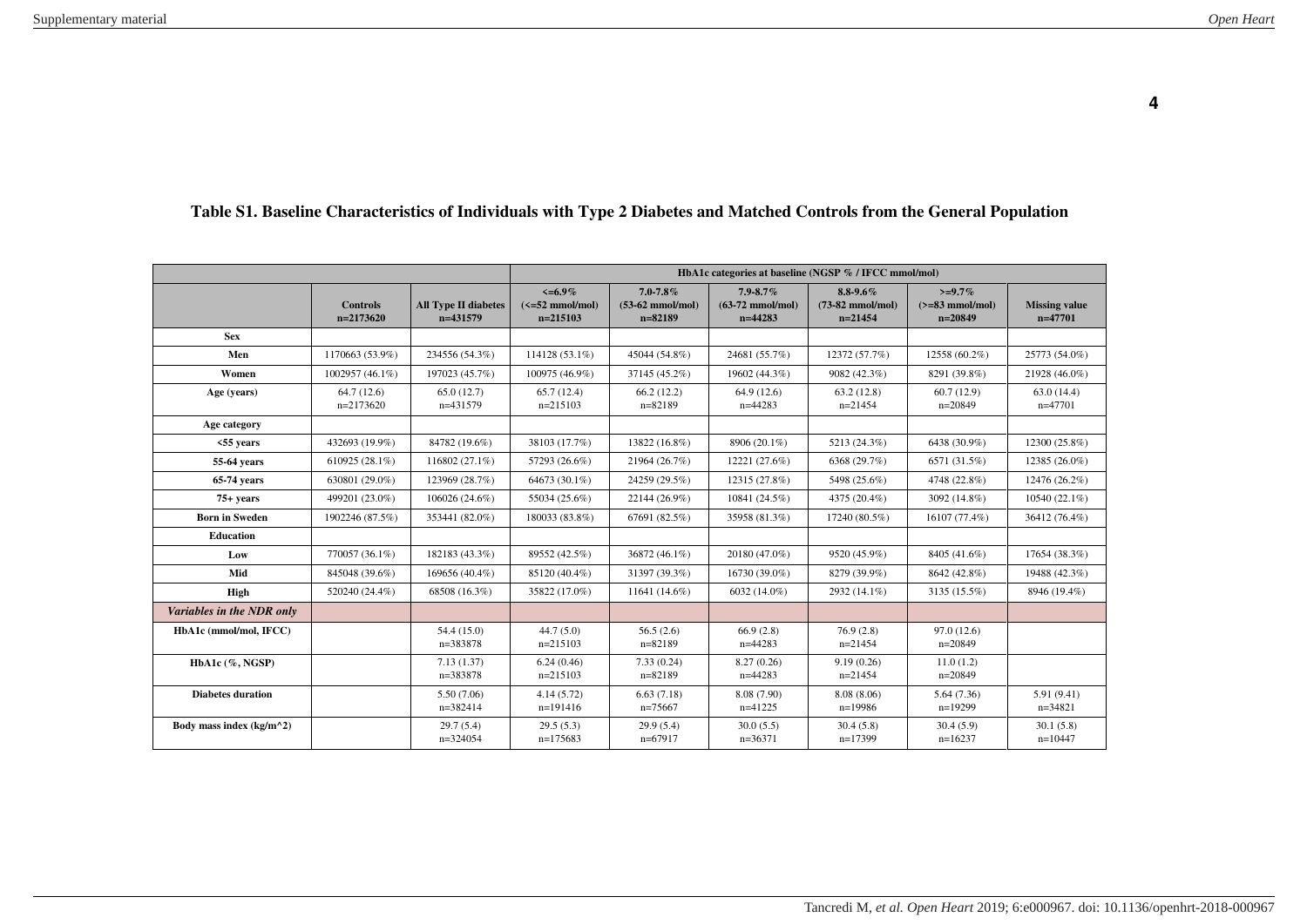|                                       |                                |                                           | HbA1c categories at baseline (NGSP % / IFCC mmol/mol)                 |                                                            |                                                          |                                                          |                                             |                                   |
|---------------------------------------|--------------------------------|-------------------------------------------|-----------------------------------------------------------------------|------------------------------------------------------------|----------------------------------------------------------|----------------------------------------------------------|---------------------------------------------|-----------------------------------|
|                                       | <b>Controls</b><br>$n=2173620$ | <b>All Type II diabetes</b><br>$n=431579$ | $\leq 6.9\%$<br>$\left(\leq 52 \text{ mmol/mol}\right)$<br>$n=215103$ | $7.0 - 7.8\%$<br>$(53-62 \text{ mmol/mol})$<br>$n = 82189$ | $7.9 - 8.7\%$<br>$(63-72 \text{ mmol/mol})$<br>$n=44283$ | $8.8 - 9.6\%$<br>$(73-82 \text{ mmol/mol})$<br>$n=21454$ | $>=9.7\%$<br>$(>=83$ mmol/mol)<br>$n=20849$ | <b>Missing value</b><br>$n=47701$ |
| Cholesterol (mmol/L)                  |                                | 5.10(1.10)<br>$n=260743$                  | 5.05(1.06)<br>$n=147490$                                              | 5.09(1.09)<br>$n=53128$                                    | 5.13(1.12)<br>$n=26336$                                  | 5.22(1.17)<br>$n=12218$                                  | 5.55(1.33)<br>$n=12199$                     | 5.22(1.20)<br>$n=9372$            |
| HDL cholesterol (mmol/L)              |                                | 1.28(0.39)<br>$n=229758$                  | 1.31(0.40)<br>$n=130706$                                              | 1.26(0.38)<br>$n=46691$                                    | 1.24(0.39)<br>$n=23132$                                  | 1.21(0.38)<br>$n=10632$                                  | 1.16(0.36)<br>$n=10629$                     | 1.25(0.39)<br>$n=7968$            |
| LDL cholesterol (mmol/L)              |                                | 2.98(0.96)<br>$n=222187$                  | 2.96(0.94)<br>$n=127106$                                              | 2.96(0.96)<br>$n=45065$                                    | 2.96(0.97)<br>$n=22032$                                  | 3.02(0.99)<br>$n=10004$                                  | 3.26(1.08)<br>$n=9755$                      | 3.11(1.00)<br>$n = 8225$          |
| Systolic blood pressure (mmHg)        |                                | 140.4 (18.2)<br>$n=369273$                | 139.3 (17.8)<br>$n=199750$                                            | 141.5(18.3)<br>$n=76386$                                   | 142.3 (18.7)<br>$n=40770$                                | 142.6(19.1)<br>$n=19464$                                 | 141.0 (19.2)<br>$n=17970$                   | 139.7 (19.2)<br>$n=14933$         |
| Diastolic blood pressure (mmHg)       |                                | 78.9 (9.8)<br>$n=369273$                  | 78.4 (9.6)<br>$n=199750$                                              | 78.9 (9.8)<br>$n=76386$                                    | 79.4 (9.9)<br>$n=40770$                                  | 80.2 (10.0)<br>$n=19464$                                 | 81.4 (10.3)<br>$n=17970$                    | 79.5 (10.6)<br>$n=14933$          |
| <b>Blood pressure category</b>        |                                |                                           |                                                                       |                                                            |                                                          |                                                          |                                             |                                   |
| $<$ 110/ $<$ 65 mmHg                  |                                | 2982 (0.8%)                               | 1725 (0.9%)                                                           | 528 (0.7%)                                                 | 293 (0.7%)                                               | $112(0.6\%)$                                             | 158 (0.9%)                                  | $166(1.1\%)$                      |
| 110-119/65-69 mmHg                    |                                | 8116 (2.2%)                               | 4801 (2.4%)                                                           | 1471 (1.9%)                                                | 771 (1.9%)                                               | 372 (1.9%)                                               | 327 (1.8%)                                  | 374 (2.5%)                        |
| 120-129/70-79 mmHg                    |                                | 47674 (12.9%)                             | 27740 (13.9%)                                                         | 9154 (12.0%)                                               | 4534 (11.1%)                                             | 2111 (10.8%)                                             | 2114 (11.8%)                                | 2021 (13.5%)                      |
| 130-139/80-89 mmHg                    |                                | 101544 (27.5%)                            | 57684 (28.9%)                                                         | 20060 (26.3%)                                              | 10105 (24.8%)                                            | 4726 (24.3%)                                             | 4769 (26.5%)                                | 4200 (28.1%)                      |
| 140-159/90-99 mmHg                    |                                | 139340 (37.7%)                            | 74225 (37.2%)                                                         | 29674 (38.8%)                                              | 15991 (39.2%)                                            | 7574 (38.9%)                                             | 6577 (36.6%)                                | 5299 (35.5%)                      |
| $>=160/>=100$ mmHg                    |                                | 69617 (18.9%)                             | 33575 (16.8%)                                                         | 15499 (20.3%)                                              | 9076 (22.3%)                                             | 4569 (23.5%)                                             | 4025 (22.4%)                                | 2873 (19.2%)                      |
| eGFR (CKD-EPI)                        |                                | 80.9 (20.2)<br>$n=301009$                 | 80.1 (19.4)<br>$n=165585$                                             | 80.1 (20.2)<br>$n=60400$                                   | 81.5(21.2)<br>$n=29987$                                  | 84.3 (21.8)<br>$n=14059$                                 | 89.5 (21.4)<br>$n=14416$                    | 81.4(22.1)<br>$n=16562$           |
| eGFR category (CKD-EPI)               |                                |                                           |                                                                       |                                                            |                                                          |                                                          |                                             |                                   |
| $CKD stage 1 (eGFR > = 90)$           |                                | 110550 (36.7%)                            | 56327 (34.0%)                                                         | 21398 (35.4%)                                              | 11735 (39.1%)                                            | 6495 (46.2%)                                             | 8211 (57.0%)                                | 6384 (38.5%)                      |
| CKD stage 2 (eGFR 60-89)              |                                | 142226 (47.2%)                            | 82979 (50.1%)                                                         | 28634 (47.4%)                                              | 13180 (43.9%)                                            | 5463 (38.8%)                                             | 4681 (32.5%)                                | 7289 (43.9%)                      |
| <b>CKD</b> stage 3 (eGFR 30-59)       |                                | 44801 (14.9%)                             | 24536 (14.8%)                                                         | 9670 (16.0%)                                               | 4685 (15.6%)                                             | 1928 (13.7%)                                             | 1398 (9.7%)                                 | 2584 (15.6%)                      |
| <b>CKD</b> stage 4 (eGFR 15-29)       |                                | 2952 (1.0%)                               | 1463 (0.9%)                                                           | 628 (1.0%)                                                 | 338 (1.1%)                                               | $158(1.1\%)$                                             | $113(0.8\%)$                                | 252 (1.5%)                        |
| CKD stage 5 (eGFR <15 or<br>dialysis) |                                | 562 (0.2%)                                | 308 (0.2%)                                                            | 84 (0.1%)                                                  | 56 (0.2%)                                                | $19(0.1\%)$                                              | $14(0.1\%)$                                 | 81 (0.5%)                         |
| Albuminuria                           |                                |                                           |                                                                       |                                                            |                                                          |                                                          |                                             |                                   |
| Normoalbuminuria                      |                                | 189033 (79.3%)                            | 105318 (82.4%)                                                        | 38649 (77.6%)                                              | 20179 (74.2%)                                            | 9130 (70.9%)                                             | 7795 (71.1%)                                | 7962 (82.4%)                      |
| Microalbuminuria                      |                                | 29449 (12.4%)                             | 14052 (11.0%)                                                         | 6736 (13.5%)                                               | 4085 (15.0%)                                             | 2157 (16.7%)                                             | 1725 (15.7%)                                | 694 (7.2%)                        |
| Macroalbuminuria                      |                                | 19240 (8.1%)                              | 8075 (6.3%)                                                           | 4363 (8.8%)                                                | 2858 (10.5%)                                             | 1579 (12.3%)                                             | 1436 (13.1%)                                | 929 (9.6%)                        |
| CKD stage 5                           |                                | 562 (0.2%)                                | 308 (0.2%)                                                            | 84 (0.2%)                                                  | 56 (0.2%)                                                | $19(0.1\%)$                                              | $14(0.1\%)$                                 | 81 (0.8%)                         |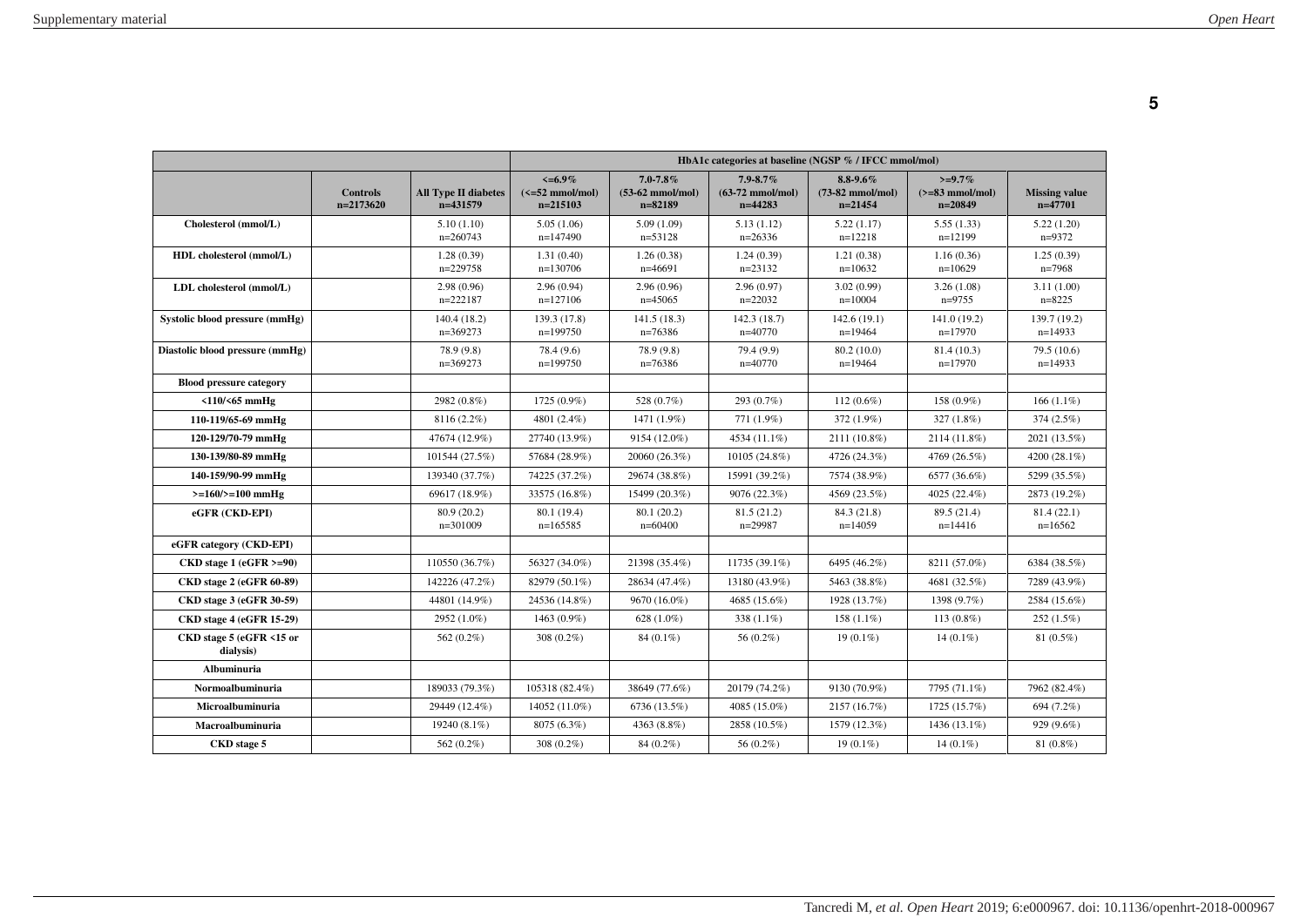|                                                                                                                          |                                |                                           | HbA1c categories at baseline (NGSP % / IFCC mmol/mol)   |                                                            |                                                          |                                                          |                                             |                                   |
|--------------------------------------------------------------------------------------------------------------------------|--------------------------------|-------------------------------------------|---------------------------------------------------------|------------------------------------------------------------|----------------------------------------------------------|----------------------------------------------------------|---------------------------------------------|-----------------------------------|
|                                                                                                                          | <b>Controls</b><br>$n=2173620$ | <b>All Type II diabetes</b><br>$n=431579$ | $\leq 6.9\%$<br>$\left(\leq=52$ mmol/mol)<br>$n=215103$ | $7.0 - 7.8\%$<br>$(53-62 \text{ mmol/mol})$<br>$n = 82189$ | $7.9 - 8.7\%$<br>$(63-72 \text{ mmol/mol})$<br>$n=44283$ | $8.8 - 9.6\%$<br>$(73-82 \text{ mmol/mol})$<br>$n=21454$ | $>=9.7\%$<br>$(>=83$ mmol/mol)<br>$n=20849$ | <b>Missing value</b><br>$n=47701$ |
| Smoking                                                                                                                  |                                |                                           |                                                         |                                                            |                                                          |                                                          |                                             |                                   |
| No.                                                                                                                      |                                | 291594 (84.4%)                            | 157535 (85.8%)                                          | 60553 (85.4%)                                              | 32025 (84.2%)                                            | 14981 (82.1%)                                            | 13451 (79.9%)                               | 13049 (72.9%)                     |
| Yes                                                                                                                      |                                | 53911 (15.6%)                             | 26069 (14.2%)                                           | 10339 (14.6%)                                              | 5988 (15.8%)                                             | 3276 (17.9%)                                             | 3393 (20.1%)                                | 4846 (27.1%)                      |
| Registrations in the IPR prior<br>to baseline                                                                            |                                |                                           |                                                         |                                                            |                                                          |                                                          |                                             |                                   |
| AF (148)                                                                                                                 | 104426 (4.8%)                  | 33474 (7.8%)                              | 16954 (7.9%)                                            | $6604(8.0\%)$                                              | 3389 (7.7%)                                              | $1527(7.1\%)$                                            | 1299 (6.2%)                                 | 3701 (7.8%)                       |
| <b>CHD</b> (I20-I25)                                                                                                     | 77022 (3.5%)                   | 31853 (7.4%)                              | 15673 (7.3%)                                            | $6626(8.1\%)$                                              | 3556 (8.0%)                                              | 1597 (7.4%)                                              | 1176 (5.6%)                                 | 3225 (6.8%)                       |
| <b>HF</b> (150)                                                                                                          | 48208 (2.2%)                   | 21368 (5.0%)                              | 9554 (4.4%)                                             | 4422 (5.4%)                                                | 2596 (5.9%)                                              | 1258 (5.9%)                                              | 1119 (5.4%)                                 | 2419 (5.1%)                       |
| Valve disease (105-109, 134-136)                                                                                         | 31704 (1.5%)                   | 8349 (1.9%)                               | $4446(2.1\%)$                                           | 1576 (1.9%)                                                | 765 (1.7%)                                               | 346 (1.6%)                                               | 299 (1.4%)                                  | $917(1.9\%)$                      |
| <b>Stroke (161-164)</b>                                                                                                  | 74137 (3.4%)                   | 25269 (5.9%)                              | 12726 (5.9%)                                            | 4940 (6.0%)                                                | 2709 (6.1%)                                              | $1175(5.5\%)$                                            | 905(4.3%)                                   | 2814 (5.9%)                       |
| Cancer $(C00-C97)$                                                                                                       | 182757 (8.4%)                  | 38748 (9.0%)                              | 20722 (9.6%)                                            | 7272 (8.8%)                                                | 3331 (7.5%)                                              | 1468 (6.8%)                                              | $1302(6.2\%)$                               | 4653 (9.8%)                       |
| For categorical variables n (%) is presented. For continuous variables Mean (SD) is presented.<br>2018-01-28 ManusAn.sas |                                |                                           |                                                         |                                                            |                                                          |                                                          |                                             |                                   |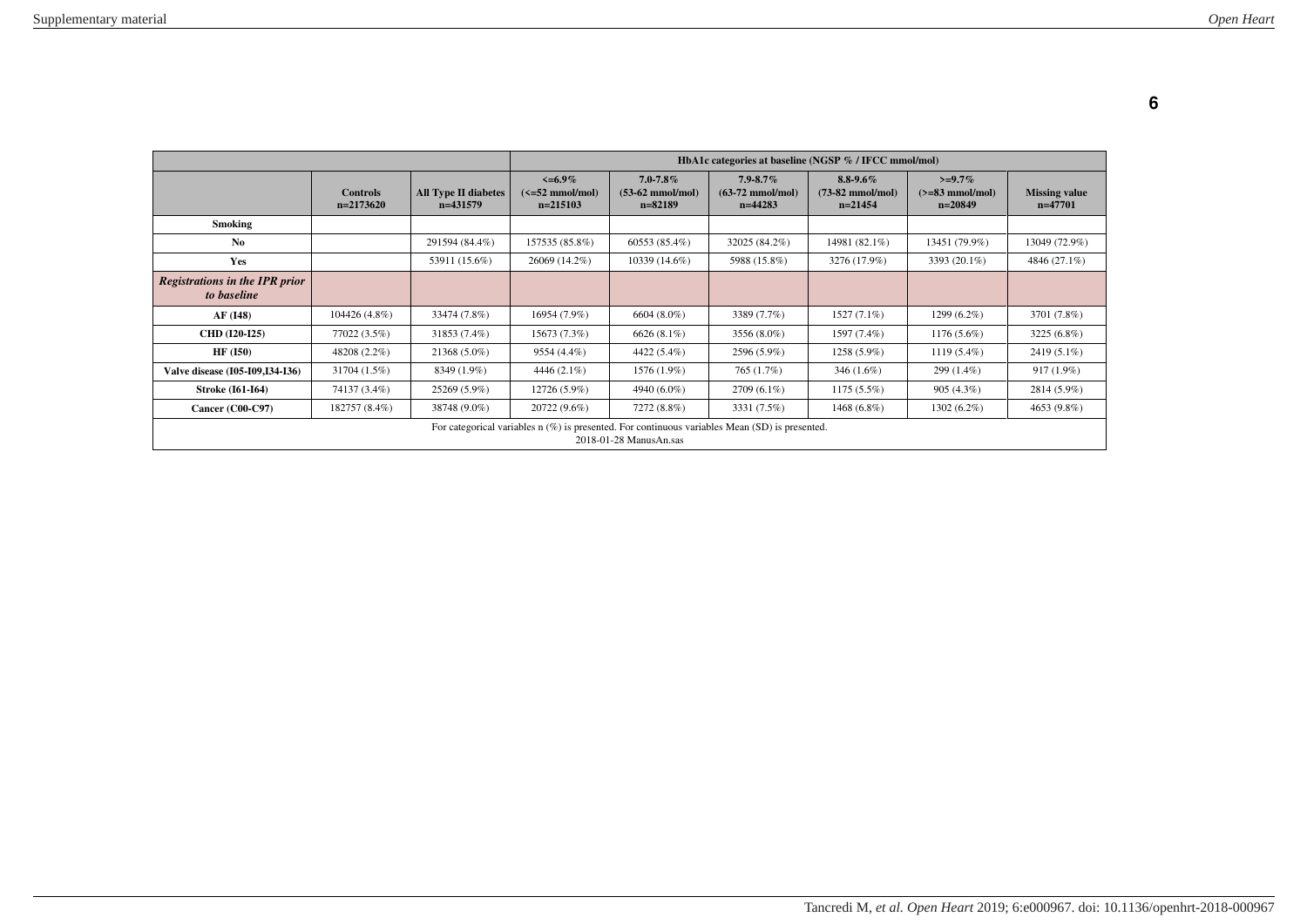**Table S2 Adjusted hazard ratios for AMI or CHD death and 95% confidence intervals for time-updated mean HbA1c categories, albuminuria categories and eGFR categories versus controls Models 1-3**

|                                        | Hazard ratio (95% CI)<br>p-value                                      |                                                                       |                                                                       |  |  |  |
|----------------------------------------|-----------------------------------------------------------------------|-----------------------------------------------------------------------|-----------------------------------------------------------------------|--|--|--|
| <b>AMI</b> or CHD death                | Model 1 - All                                                         | Model 2 - All                                                         | Model 3 - All                                                         |  |  |  |
| Time updated mean HbA1c<br>categories  | $n$ events= $150165$<br>N subjects= $2595124$<br>data used = $99.6\%$ | $n$ events= $147076$<br>N subjects= $2549416$<br>data used = $97.9\%$ | $n$ events= $142689$<br>N subjects= $2502026$<br>data used = $96.0\%$ |  |  |  |
| Controls (reference)                   | 1.00                                                                  | 1.00                                                                  | 1.00                                                                  |  |  |  |
| $\leq 6.9\%$ ( $\leq 52$ mmol/mol)     | $1.31(1.29 - 1.33)$                                                   | $1.29(1.27 - 1.32)$                                                   | $1.19(1.17 - 1.21)$                                                   |  |  |  |
|                                        | 5.0001                                                                | 5.0001                                                                | 5.0001                                                                |  |  |  |
| $7.0 - 7.8\%$ (53-62 mmol/mol)         | $1.78(1.75 - 1.82)$                                                   | $1.67(1.64 - 1.71)$                                                   | $1.51(1.48 - 1.55)$                                                   |  |  |  |
|                                        | < 0.0001                                                              | 5.0001                                                                | < 0.0001                                                              |  |  |  |
| 7.9-8.7% (63-72 mmol/mol)              | $2.36(2.30 - 2.42)$                                                   | $2.15(2.09 - 2.21)$                                                   | $1.91(1.85 - 1.96)$                                                   |  |  |  |
|                                        | 5.0001                                                                | 5.0001                                                                | 5.0001                                                                |  |  |  |
| 8.8-9.6% (73-82 mmol/mol)              | $2.83(2.72 - 2.95)$                                                   | $2.56(2.45 - 2.67)$                                                   | $2.23(2.14 - 2.33)$                                                   |  |  |  |
|                                        | < 0.0001                                                              | < 0.0001                                                              | < 0001                                                                |  |  |  |
| $>=9.7\%$ ( $>=83$ mmol/mol)           | $3.40(3.23 - 3.58)$                                                   | $3.17(3.00 - 3.35)$                                                   | $2.77(2.62 - 2.93)$                                                   |  |  |  |
|                                        | 5.0001                                                                | 5.0001                                                                | 5.0001                                                                |  |  |  |
| Time updated albuminuria<br>categories | $n$ events= $144240$<br>N subjects=2524515<br>data used = $96.9\%$    | $n$ events= $142118$<br>N subjects=2492852<br>data used = $95.7\%$    | $n$ events= $137903$<br>N subjects=2447451<br>data used = $93.9\%$    |  |  |  |
| Controls (reference)                   | 1.00                                                                  | 1.00                                                                  | 1.00                                                                  |  |  |  |
| Normoalbuminuria                       | $1.48(1.45 - 1.50)$                                                   | $1.40(1.38 - 1.42)$                                                   | $1.29(1.27 - 1.31)$                                                   |  |  |  |
|                                        | 5.0001                                                                | < 0.0001                                                              | < 0.0001                                                              |  |  |  |
| Microalbuminuria                       | $1.98(1.93 - 2.03)$                                                   | $1.82(1.77 - 1.88)$                                                   | $1.63(1.58 - 1.68)$                                                   |  |  |  |
|                                        | 5.0001                                                                | 5.0001                                                                | 5.0001                                                                |  |  |  |
| Macroalbuminuria                       | $2.68(2.60 - 2.76)$                                                   | $2.44(2.37 - 2.52)$                                                   | $2.08(2.01 - 2.15)$                                                   |  |  |  |
|                                        | 5.0001                                                                | 5.0001                                                                | 5.0001                                                                |  |  |  |
| CKD stage 5                            | $5.70(5.11 - 6.36)$                                                   | $5.02(4.48 - 5.63)$                                                   | $4.20(3.74 - 4.72)$                                                   |  |  |  |
|                                        | 5.0001                                                                | 5.0001                                                                | 5.0001                                                                |  |  |  |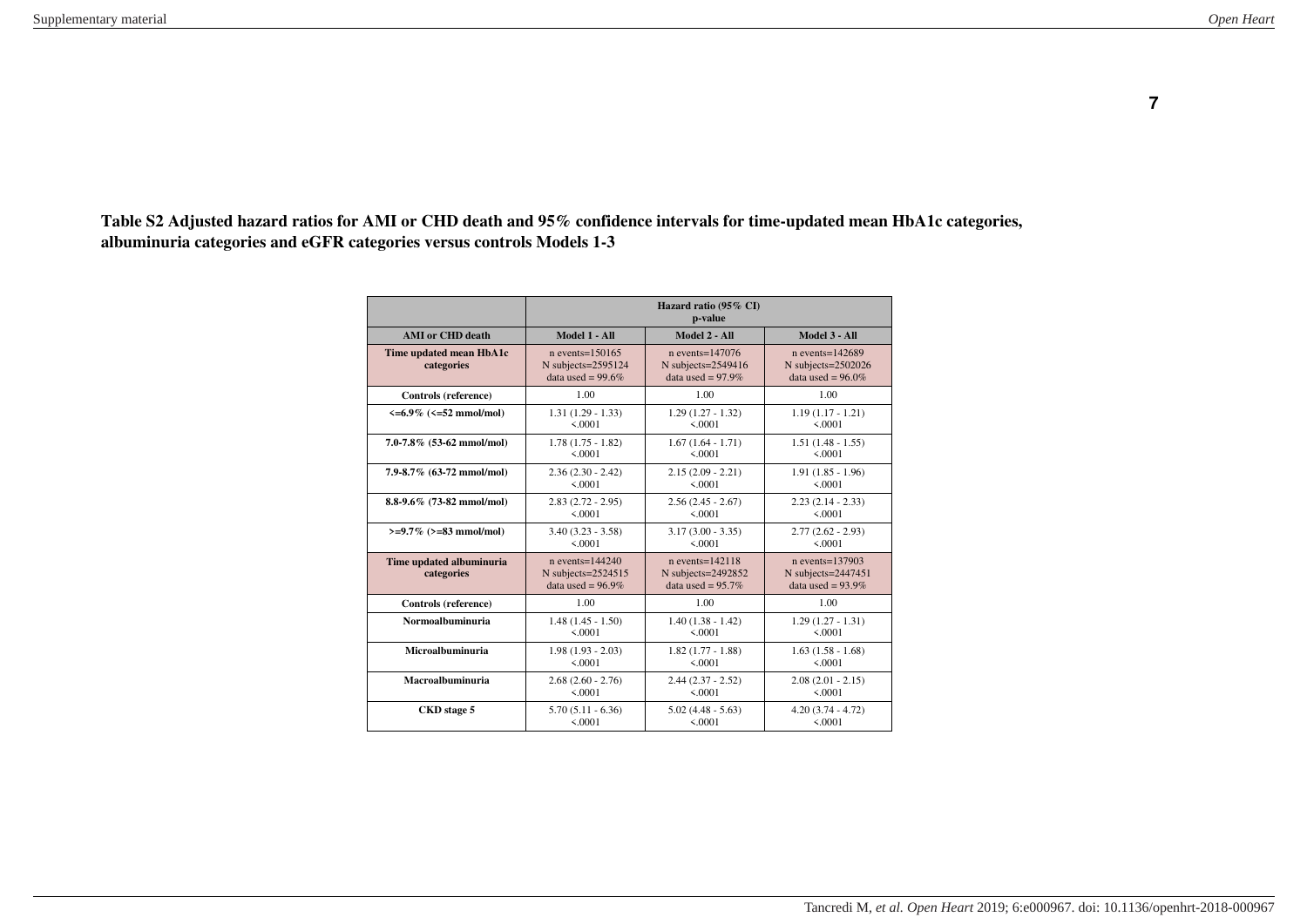|                                 |                       | Hazard ratio (95% CI)<br>p-value |                      |
|---------------------------------|-----------------------|----------------------------------|----------------------|
| <b>AMI</b> or CHD death         | Model 1 - All         | Model 3 - All                    |                      |
| Time updated eGFR categories    | $n$ events= $144291$  | $n$ events= $141497$             | $n$ events=137434    |
|                                 | N subjects= $2567321$ | N subjects= $2523524$            | $N$ subjects=2477771 |
|                                 | data used = $98.5\%$  | data used = $96.9\%$             | data used = $95.1\%$ |
| Controls (reference)            | 1.00                  | 1.00                             | 1.00                 |
| $CKD$ stage 1 (eGFR >=90)       | $1.73(1.67 - 1.78)$   | $1.68(1.63 - 1.74)$              | $1.55(1.51 - 1.61)$  |
|                                 | 5.0001                | 5.0001                           | 5.0001               |
| <b>CKD</b> stage 2 (eGFR 60-89) | $1.32(1.29 - 1.34)$   | $1.25(1.23 - 1.28)$              | $1.17(1.15 - 1.19)$  |
|                                 | 5.0001                | 5.0001                           | 5.0001               |
| <b>CKD</b> stage 3 (eGFR 30-59) | $1.81(1.77 - 1.85)$   | $1.68(1.64 - 1.72)$              | $1.46(1.43 - 1.50)$  |
|                                 | 50001                 | 50001                            | 50001                |
| <b>CKD</b> stage 4 (eGFR 15-29) | $3.38(3.21 - 3.56)$   | $2.99(2.82 - 3.15)$              | $2.37(2.24 - 2.51)$  |
|                                 | < 0.0001              | < 0.0001                         | < 0.0001             |
| CKD stage 5 (eGFR <15 or        | $5.79(5.18 - 6.46)$   | $5.07(4.52 - 5.68)$              | $4.25(3.79 - 4.78)$  |
| dialysis)                       | < 0.0001              | 50001                            | < 0.0001             |

Model 1: adjusted for time-updated age and sex Model 2: Model 1 additionally adjusted for time-updated diabetes duration (centered at median 8 years)

Model 3: Model 2 additionally adjusted for born in Sweden, maximum education level and baseline comorbidities (AF, CHD, HF, VD, stroke, cancer).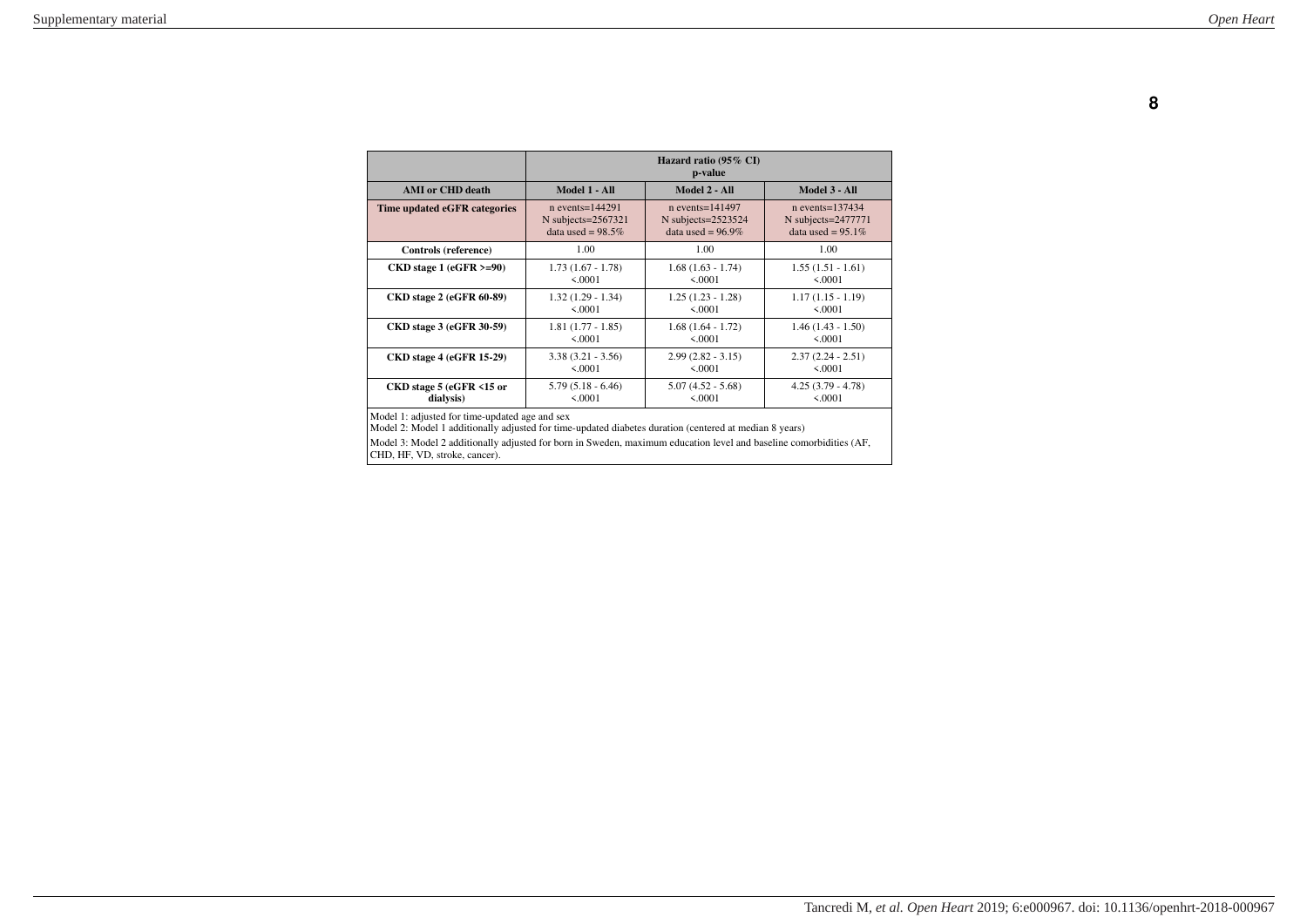#### **Table S3 Males-Adjusted hazard ratios for AMI or CHD death and 95% confidence intervals for time-updated mean HbA1c categories, albuminuria categories and eGFR categories versus controls Models 1-3**

|                                        | Hazard ratio (95% CI)<br>p-value                                    |                                                                   |                                                                        |  |  |  |
|----------------------------------------|---------------------------------------------------------------------|-------------------------------------------------------------------|------------------------------------------------------------------------|--|--|--|
| <b>AMI</b> or CHD death                | Model 1a - Male                                                     | Model 2a - Male                                                   | Model 3a - Male                                                        |  |  |  |
| Time updated mean HbA1c<br>categories  | $n$ events=91874<br>$N$ subjects= $1400103$<br>data used = $99.6\%$ | $n$ events=90107<br>N subjects=1376447<br>data used = $98.0\%$    | $n$ events= $142689$<br>N subjects=2502026<br>data used = $96.0\%$     |  |  |  |
| Controls (reference)                   | 1.00                                                                | 1.00                                                              | 1.00                                                                   |  |  |  |
| $\leq 6.9\%$ ( $\leq 52$ mmol/mol)     | $1.27(1.24 - 1.30)$                                                 | $1.26(1.23 - 1.29)$                                               | $1.15(1.13 - 1.18)$                                                    |  |  |  |
|                                        | 5.0001                                                              | 5.0001                                                            | &0001                                                                  |  |  |  |
| $7.0 - 7.8\%$ (53-62 mmol/mol)         | $1.68(1.63 - 1.72)$                                                 | $1.59(1.55 - 1.64)$                                               | $1.44(1.40 - 1.48)$                                                    |  |  |  |
|                                        | &0.0001                                                             | < 0.0001                                                          | < 0.0001                                                               |  |  |  |
| 7.9-8.7% (63-72 mmol/mol)              | $2.17(2.10 - 2.25)$                                                 | $2.01(1.94 - 2.09)$                                               | $1.79(1.72 - 1.85)$                                                    |  |  |  |
|                                        | 5.0001                                                              | < 0.0001                                                          | &0001                                                                  |  |  |  |
| 8.8-9.6% (73-82 mmol/mol)              | $2.59(2.45 - 2.73)$                                                 | $2.39(2.26 - 2.53)$                                               | $2.09(1.97 - 2.21)$                                                    |  |  |  |
|                                        | 5.0001                                                              | 5.0001                                                            | < 0.0001                                                               |  |  |  |
| $>=9.7\%$ (>=83 mmol/mol)              | $3.10(2.90 - 3.32)$                                                 | $2.91(2.71 - 3.13)$                                               | $2.54(2.36 - 2.74)$                                                    |  |  |  |
|                                        | < 0.0001                                                            | < 0.0001                                                          | < 0.0001                                                               |  |  |  |
| Time updated albuminuria<br>categories | $n$ events=88650<br>N subjects= $1363305$<br>data used = $97.0\%$   | $n$ events=87389<br>N subjects= $1346438$<br>data used = $95.8\%$ | $n$ events= $85501$<br>$N$ subjects= $1325008$<br>data used = $94.3\%$ |  |  |  |
| Controls (reference)                   | 1.00                                                                | 1.00                                                              | 1.00                                                                   |  |  |  |
| Normoalbuminuria                       | $1.39(1.36 - 1.42)$                                                 | $1.33(1.30 - 1.36)$                                               | $1.23(1.20 - 1.26)$                                                    |  |  |  |
|                                        | 5.0001                                                              | 5.0001                                                            | &0001                                                                  |  |  |  |
| Microalbuminuria                       | $1.84(1.78 - 1.90)$                                                 | $1.73(1.67 - 1.79)$                                               | $1.55(1.50 - 1.60)$                                                    |  |  |  |
|                                        | 5.0001                                                              | 5.0001                                                            | 5.0001                                                                 |  |  |  |
| Macroalbuminuria                       | $2.50(2.41 - 2.59)$                                                 | $2.33(2.24 - 2.42)$                                               | $2.00(1.92 - 2.08)$                                                    |  |  |  |
|                                        | &0.0001                                                             | 5.0001                                                            | < 0.0001                                                               |  |  |  |
| <b>CKD</b> stage 5                     | $5.26(4.58 - 6.04)$                                                 | $4.75(4.12 - 5.48)$                                               | $3.96(3.42 - 4.58)$                                                    |  |  |  |
|                                        | 5.0001                                                              | 5.0001                                                            | 5.0001                                                                 |  |  |  |
| Time updated eGFR categories           | $n$ events= $88509$                                                 | $n$ events=86900                                                  | $n$ events= $85066$                                                    |  |  |  |
|                                        | N subjects= $1385242$                                               | N subjects= $1362602$                                             | N subjects= $1341052$                                                  |  |  |  |
|                                        | data used = $98.6\%$                                                | data used = $97.0\%$                                              | data used = $95.4\%$                                                   |  |  |  |
| Controls (reference)                   | 1.00                                                                | 1.00                                                              | 1.00                                                                   |  |  |  |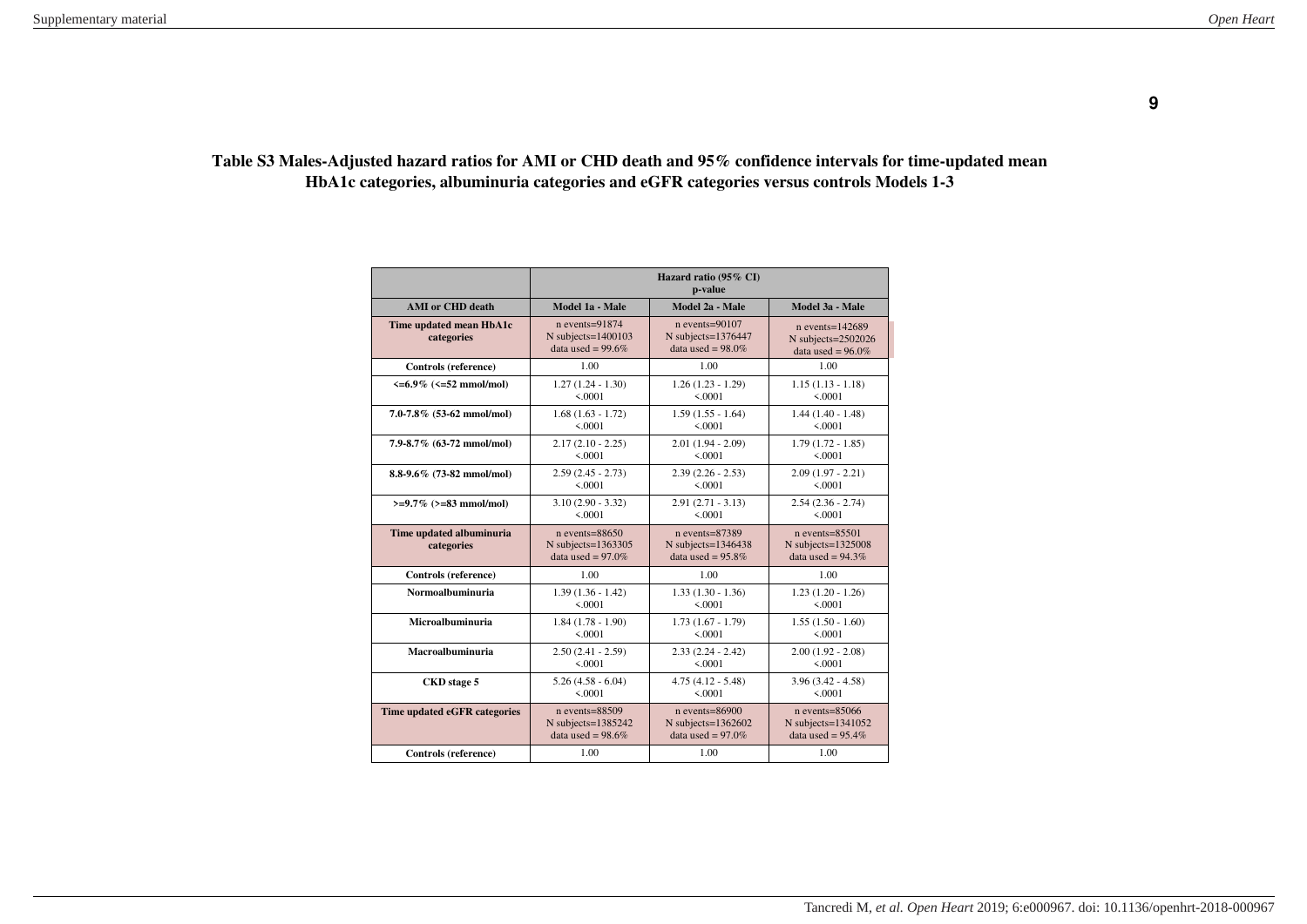|                                 | Hazard ratio $(95\% \text{ CI})$<br>p-value |                     |                     |  |  |  |
|---------------------------------|---------------------------------------------|---------------------|---------------------|--|--|--|
| AMI or CHD death                | Model 1a - Male                             | Model 2a - Male     | Model 3a - Male     |  |  |  |
| $CKD$ stage 1 (eGFR >=90)       | $1.59(1.53 - 1.64)$                         | $1.55(1.49 - 1.60)$ | $1.44(1.38 - 1.49)$ |  |  |  |
|                                 | 5.0001                                      | 5.0001              | 5.0001              |  |  |  |
| <b>CKD</b> stage 2 (eGFR 60-89) | $1.28(1.25 - 1.30)$                         | $1.22(1.19 - 1.25)$ | $1.13(1.10 - 1.16)$ |  |  |  |
|                                 | 5.0001                                      | 5.0001              | 5.0001              |  |  |  |
| <b>CKD</b> stage 3 (eGFR 30-59) | $1.80(1.74 - 1.85)$                         | $1.69(1.64 - 1.74)$ | $1.45(1.40 - 1.50)$ |  |  |  |
|                                 | 5.0001                                      | 5.0001              | 5.0001              |  |  |  |
| <b>CKD</b> stage 4 (eGFR 15-29) | $3.17(2.94 - 3.42)$                         | $2.85(2.63 - 3.09)$ | $2.26(2.08 - 2.45)$ |  |  |  |
|                                 | 5.0001                                      | 5.0001              | 5.0001              |  |  |  |
| CKD stage 5 (eGFR <15 or        | $5.32(4.63 - 6.12)$                         | $4.80(4.16 - 5.54)$ | $3.97(3.43 - 4.60)$ |  |  |  |
| dialysis)                       | 5.0001                                      | 5.0001              | 5.0001              |  |  |  |

Model 1a: adjusted for time-updated age Model 2a: Model 1a additionally adjusted for time-updated diabetes duration (centered at median 8 years)

Model 3a: Model 2a additionally adjusted for born in Sweden, maximum education level and baseline comorbidities (AF, CHD, HF, VD, stroke, cancer).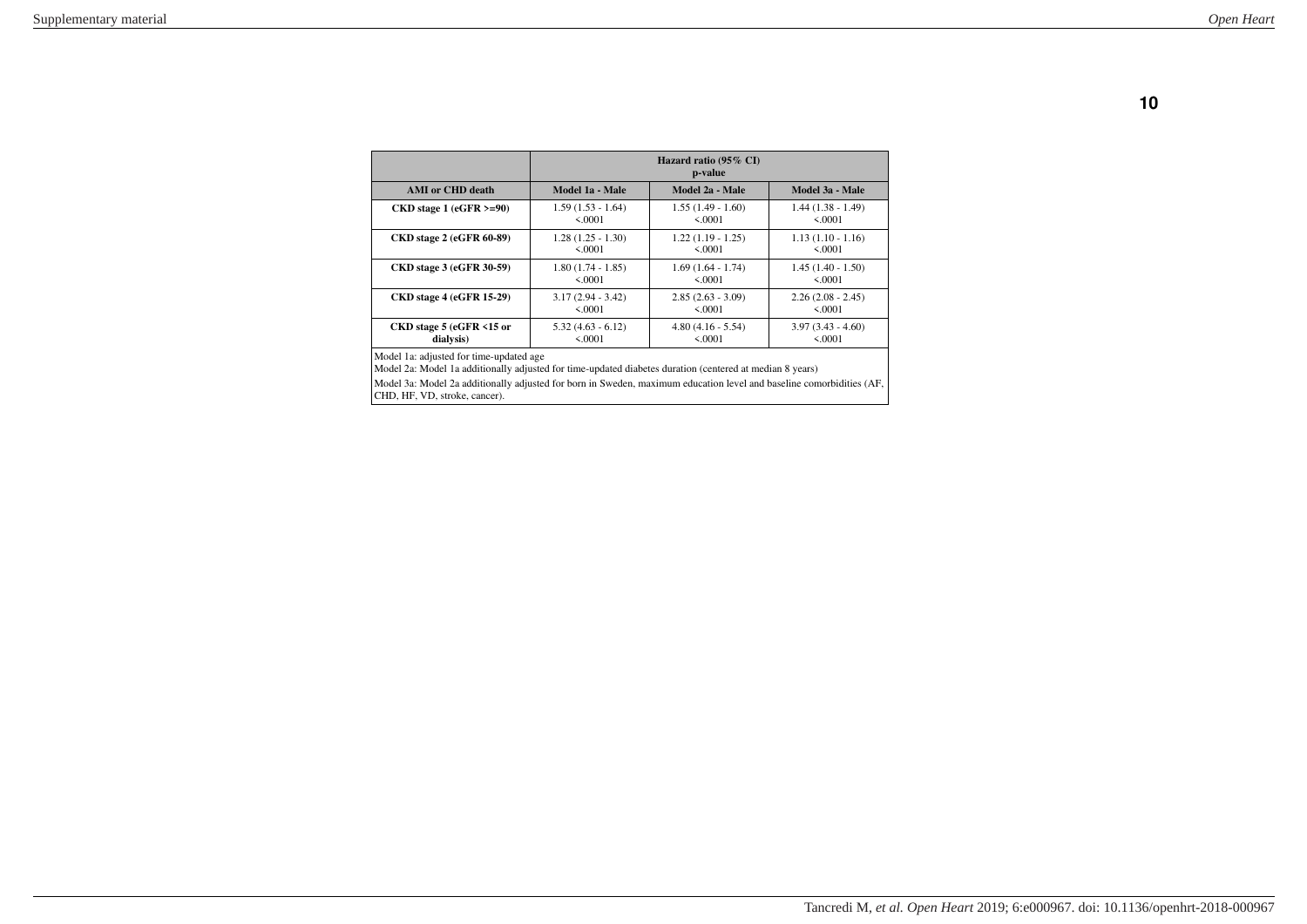## **Table S4 Females-Adjusted hazard ratios for AMI or CHD death and 95% confidence intervals for time-updated mean HbA1c categories, albuminuria categories and eGFR categories versus controls Models 1-3**

|                                        | Hazard ratio (95% CI)<br>p-value                                       |                                                                      |                                                                        |  |  |  |
|----------------------------------------|------------------------------------------------------------------------|----------------------------------------------------------------------|------------------------------------------------------------------------|--|--|--|
| <b>AMI</b> or CHD death                | Model 1b - Female                                                      | Model 2b - Female                                                    | Model 3b - Female                                                      |  |  |  |
| Time updated mean HbA1c<br>categories  | $n$ events= $58291$<br>$N$ subjects= $1195021$<br>data used = $99.6\%$ | $n$ events= $56969$<br>N subjects=1172969<br>data used = $97.7\%$    | $n$ events= $54546$<br>N subjects= $1147778$<br>data used = $95.6\%$   |  |  |  |
| Controls (reference)                   | 1.00                                                                   | 1.00                                                                 | 1.00                                                                   |  |  |  |
| $\leq 6.9\%$ ( $\leq 52$ mmol/mol)     | $1.38(1.35 - 1.42)$                                                    | $1.36(1.32 - 1.40)$                                                  | $1.26(1.22 - 1.30)$                                                    |  |  |  |
|                                        | 5.0001                                                                 | 5.0001                                                               | 5.0001                                                                 |  |  |  |
| $7.0 - 7.8\%$ (53-62 mmol/mol)         | $1.97(1.91 - 2.03)$                                                    | $1.82(1.76 - 1.88)$                                                  | $1.65(1.59 - 1.71)$                                                    |  |  |  |
|                                        | < 0.0001                                                               | < 0.0001                                                             | < 0.0001                                                               |  |  |  |
| 7.9-8.7% (63-72 mmol/mol)              | $2.67(2.56 - 2.78)$                                                    | $2.37(2.26 - 2.47)$                                                  | $2.10(2.01 - 2.20)$                                                    |  |  |  |
|                                        | 5.0001                                                                 | 5.0001                                                               | 5.0001                                                                 |  |  |  |
| 8.8-9.6% (73-82 mmol/mol)              | $3.21 (3.02 - 3.41)$                                                   | $2.80(2.62 - 2.99)$                                                  | $2.46(2.30 - 2.64)$                                                    |  |  |  |
|                                        | 5.0001                                                                 | < 0.0001                                                             | < 0.0001                                                               |  |  |  |
| $>=9.7\%$ (>=83 mmol/mol)              | $3.78(3.49 - 4.10)$                                                    | $3.49(3.21 - 3.80)$                                                  | $3.10(2.84 - 3.38)$                                                    |  |  |  |
|                                        | &0001                                                                  | 5.0001                                                               | 5.0001                                                                 |  |  |  |
| Time updated albuminuria<br>categories | $n$ events= $55590$<br>$N$ subjects= $1161210$<br>data used = $96.8\%$ | $n$ events= $54729$<br>N subjects= $1146414$<br>data used = $95.5\%$ | $n$ events= $52402$<br>$N$ subjects= $1122443$<br>data used = $93.5\%$ |  |  |  |
| Controls (reference)                   | 1.00                                                                   | 1.00                                                                 | 1.00                                                                   |  |  |  |
| Normoalbuminuria                       | $1.62(1.58 - 1.66)$                                                    | $1.50(1.46 - 1.54)$                                                  | $1.38(1.34 - 1.42)$                                                    |  |  |  |
|                                        | &0001                                                                  | 5.0001                                                               | 5.0001                                                                 |  |  |  |
| Microalbuminuria                       | $2.31(2.21 - 2.41)$                                                    | $2.06(1.97 - 2.16)$                                                  | $1.84(1.75 - 1.93)$                                                    |  |  |  |
|                                        | &0001                                                                  | 5.0001                                                               | 5.0001                                                                 |  |  |  |
| Macroalbuminuria                       | $3.23(3.06 - 3.40)$                                                    | $2.86(2.71 - 3.03)$                                                  | $2.40(2.27 - 2.54)$                                                    |  |  |  |
|                                        | 5.0001                                                                 | < 0.0001                                                             | < 0.0001                                                               |  |  |  |
| <b>CKD</b> stage 5                     | $6.81(5.70 - 8.13)$                                                    | $5.84(4.85 - 7.03)$                                                  | $4.74(3.93 - 5.72)$                                                    |  |  |  |
|                                        | < 0.0001                                                               | < 0.0001                                                             | 5.0001                                                                 |  |  |  |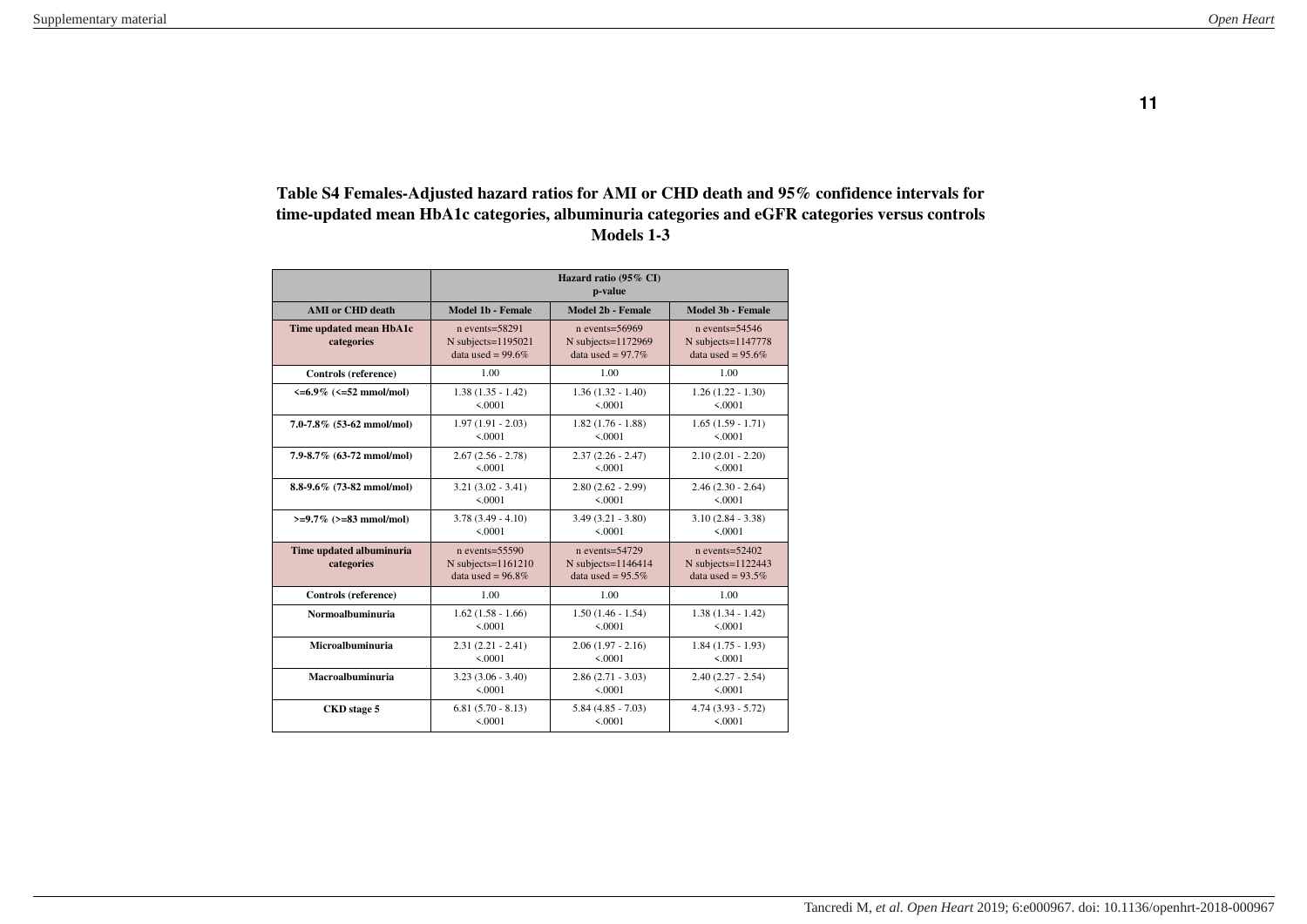| Time updated eGFR categories    | $n$ events= $55782$     | $n$ events= $54597$   | $n$ events= $52368$   |
|---------------------------------|-------------------------|-----------------------|-----------------------|
|                                 | $N$ subjects= $1182079$ | N subjects= $1160922$ | N subjects= $1136719$ |
|                                 | data used = $98.5\%$    | data used = $96.7\%$  | data used = $94.7\%$  |
| Controls (reference)            | 1.00                    | 1.00                  | 1.00                  |
| $CKD$ stage 1 (eGFR >=90)       | $2.08(1.96 - 2.21)$     | $2.05(1.92 - 2.18)$   | $1.89(1.77 - 2.01)$   |
|                                 | 5.0001                  | 5.0001                | 5.0001                |
| <b>CKD</b> stage 2 (eGFR 60-89) | $1.43(1.39 - 1.47)$     | $1.35(1.31 - 1.40)$   | $1.28(1.24 - 1.32)$   |
|                                 | 5.0001                  | 5.0001                | 5.0001                |
| <b>CKD</b> stage 3 (eGFR 30-59) | $1.83(1.77 - 1.88)$     | $1.66(1.61 - 1.72)$   | $1.47(1.42 - 1.52)$   |
|                                 | 5.0001                  | 5.0001                | 5.0001                |
| <b>CKD</b> stage 4 (eGFR 15-29) | $3.50(3.26 - 3.75)$     | $3.02(2.79 - 3.25)$   | $2.37(2.19 - 2.57)$   |
|                                 | 5.0001                  | 5.0001                | 5.0001                |
| CKD stage 5 (eGFR <15 or        | $6.98(5.83 - 8.35)$     | $5.95(4.93 - 7.17)$   | $4.91(4.07 - 5.93)$   |
| dialysis)                       | 5.0001                  | 5.0001                | 50001                 |

Model 1b: adjusted for time-updated age

Model 2b: Model 1b additionally adjusted for time-updated diabetes duration (centered at median 8 years)

Model 3b: Model 2b additionally adjusted for born in Sweden, maximum education level and baseline comorbidities (AF, CHD, HF, VD, stroke, cancer).for women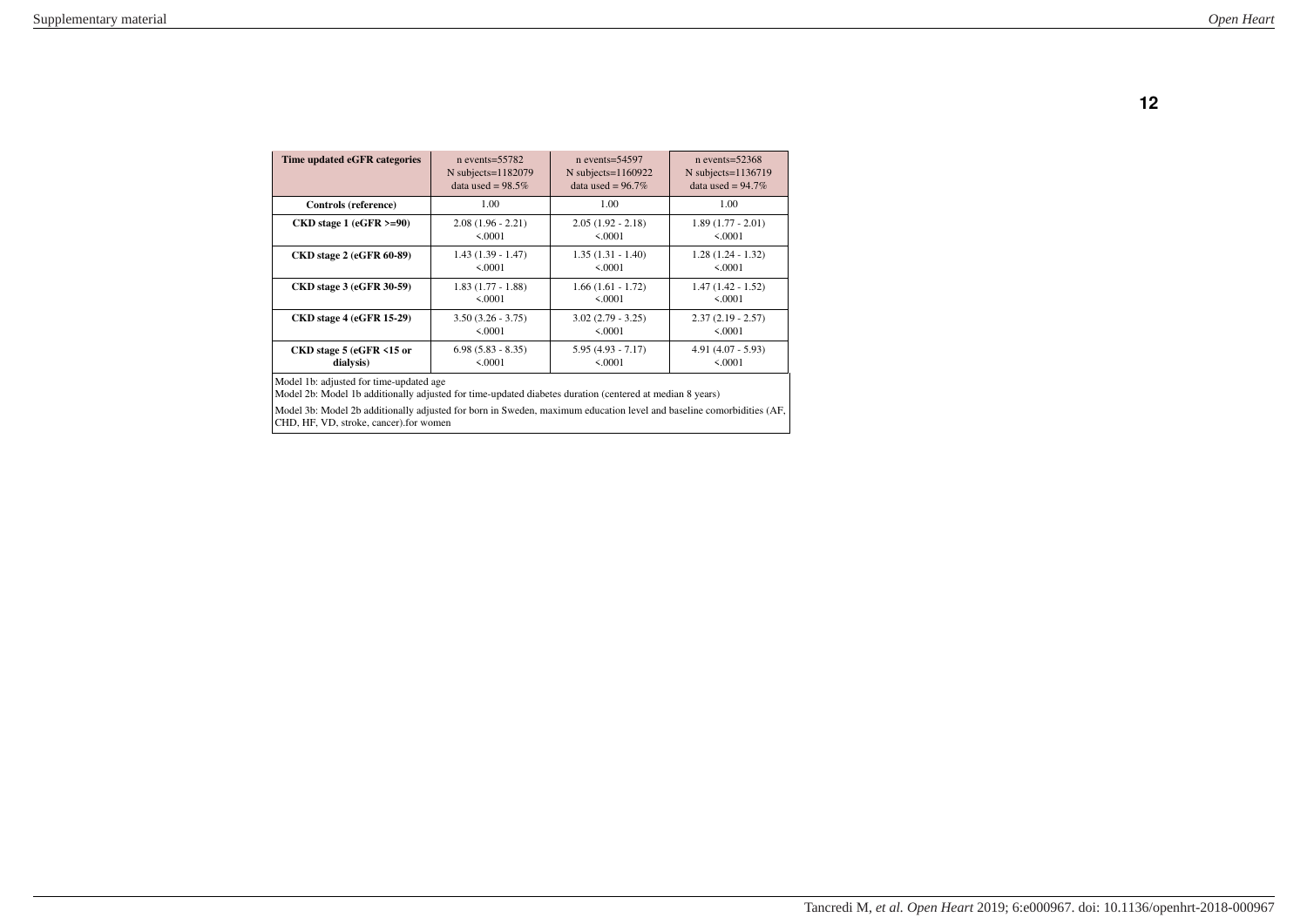|                                          | Hazard ratio (95% CI)<br>p-value |                      |                      |
|------------------------------------------|----------------------------------|----------------------|----------------------|
| <b>AMI</b> or CHD death                  | Model 1 - All                    | Model 2 - All        | Model 3 - All        |
| Time updated mean HbA1c                  | $n$ events= $143750$             | $n$ events= $141717$ | $n$ events= $137531$ |
| categories and albuminuria               | $N$ subjects= $2521622$          | N subjects=2490637   | N subjects=2445379   |
| Controls (reference)                     | 1.00                             | 1.00                 | 1.00                 |
| $\leq 6.9\%$ ( $\leq 52$ mmol/mol) -     | $1.17(1.14 - 1.20)$              | $1.16(1.13 - 1.18)$  | $1.08(1.05 - 1.11)$  |
| Normoalbuminuria                         | < 0.0001                         | < 0.0001             | < .0001              |
| $7.0 - 7.8\%$ (53-62 mmol/mol) -         | $1.59(1.54 - 1.63)$              | $1.50(1.46 - 1.54)$  | $1.37(1.33 - 1.42)$  |
| Normoalbuminuria                         | < 0.0001                         | < 0.0001             | < 0.0001             |
| 7.9-8.7% (63-72 mmol/mol) -              | $2.11(2.03 - 2.19)$              | $1.95(1.87 - 2.03)$  | $1.75(1.68 - 1.82)$  |
| Normoalbuminuria                         | < 0.0001                         | < 0.0001             | < 0.0001             |
| $8.8 - 9.6\%$ 73-82 (mmol/mol) -         | $2.51(2.36 - 2.67)$              | $2.32(2.17 - 2.47)$  | $2.06(1.93 - 2.20)$  |
| Normoalbuminuria                         | < 0.0001                         | < 0.0001             | < 0.0001             |
| $>=9.7\%$ ( $>=83$ mmol/mol) -           | $3.30(3.05 - 3.57)$              | $3.10(2.86 - 3.37)$  | $2.74(2.52 - 2.99)$  |
| Normoalbuminuria                         | < 0.0001                         | < 0.0001             | < 0.0001             |
| $\leq 6.9\%$ ( $\leq 52$ mmol/mol) - Not | $1.76(1.70 - 1.82)$              | $1.72(1.67 - 1.78)$  | $1.53(1.48 - 1.59)$  |
| Normoalbuminuria                         | < 0.0001                         | < 0.0001             | < 0.0001             |
| 7.0-7.8% (53-62 mmol/mol) - Not          | $2.26(2.19 - 2.34)$              | $2.11(2.03 - 2.19)$  | $1.85(1.79 - 1.93)$  |
| Normoalbuminuria                         | < 0.0001                         | < 0.0001             | < 0.0001             |
| 7.9-8.7% (63-72 mmol/mol) - Not          | $2.96(2.84 - 3.09)$              | $2.70(2.58 - 2.82)$  | $2.33(2.23 - 2.44)$  |
| Normoalbuminuria                         | < 0.0001                         | < 0.0001             | < 0.0001             |
| 8.8-9.6% 73-82 (mmol/mol) - Not          | $3.64$ $(3.42 - 3.88)$           | $3.28(3.07 - 3.50)$  | $2.75(2.57 - 2.94)$  |
| Normoalbuminuria                         | < 0.0001                         | < 0.0001             | < 0.0001             |
| $>=9.7\%$ ( $>=83$ mmol/mol) - Not       | $4.39(4.02 - 4.78)$              | $4.01(3.66 - 4.38)$  | $3.32(3.03 - 3.63)$  |
| Normoalbuminuria                         | < 0.0001                         | < 0.0001             | < 0.0001             |
| Time updated mean HbA1c                  | $n$ events=143980                | $n$ events= $141317$ | $n$ events= $137259$ |
| categories and eGFR                      | N subjects=2563955               | N subjects=2521539   | N subjects=2475849   |
| Controls (reference)                     | 1.00                             | 1.00                 | 1.00                 |
| $\leq 6.9\%$ ( $\leq 52$ mmol/mol) -     | $1.10(1.07 - 1.12)$              | $1.08(1.05 - 1.11)$  | $1.02(1.00 - 1.05)$  |
| $eGFR$ >=60                              | < 0.0001                         | < 0.0001             | 0.11                 |
| $7.0 - 7.8\%$ (53-62 mmol/mol) -         | $1.50(1.46 - 1.55)$              | $1.43(1.39 - 1.48)$  | $1.33(1.29 - 1.37)$  |
| $eGFR$ >=60                              | < 0.0001                         | < 0.0001             | < 0.0001             |
| $7.9 - 8.7\%$ (63-72 mmol/mol) -         | $2.11(2.03 - 2.19)$              | $1.95(1.88 - 2.03)$  | $1.78(1.71 - 1.85)$  |
| $eGFR$ >=60                              | < 0.0001                         | < 0.0001             | < 0.0001             |

## **Table S5 Adjusted hazard ratios for AMI or CHD death and 95% confidence intervals for time-updated mean HbA1c categories together with albuminuria and eGFR versus controls Models 1-3**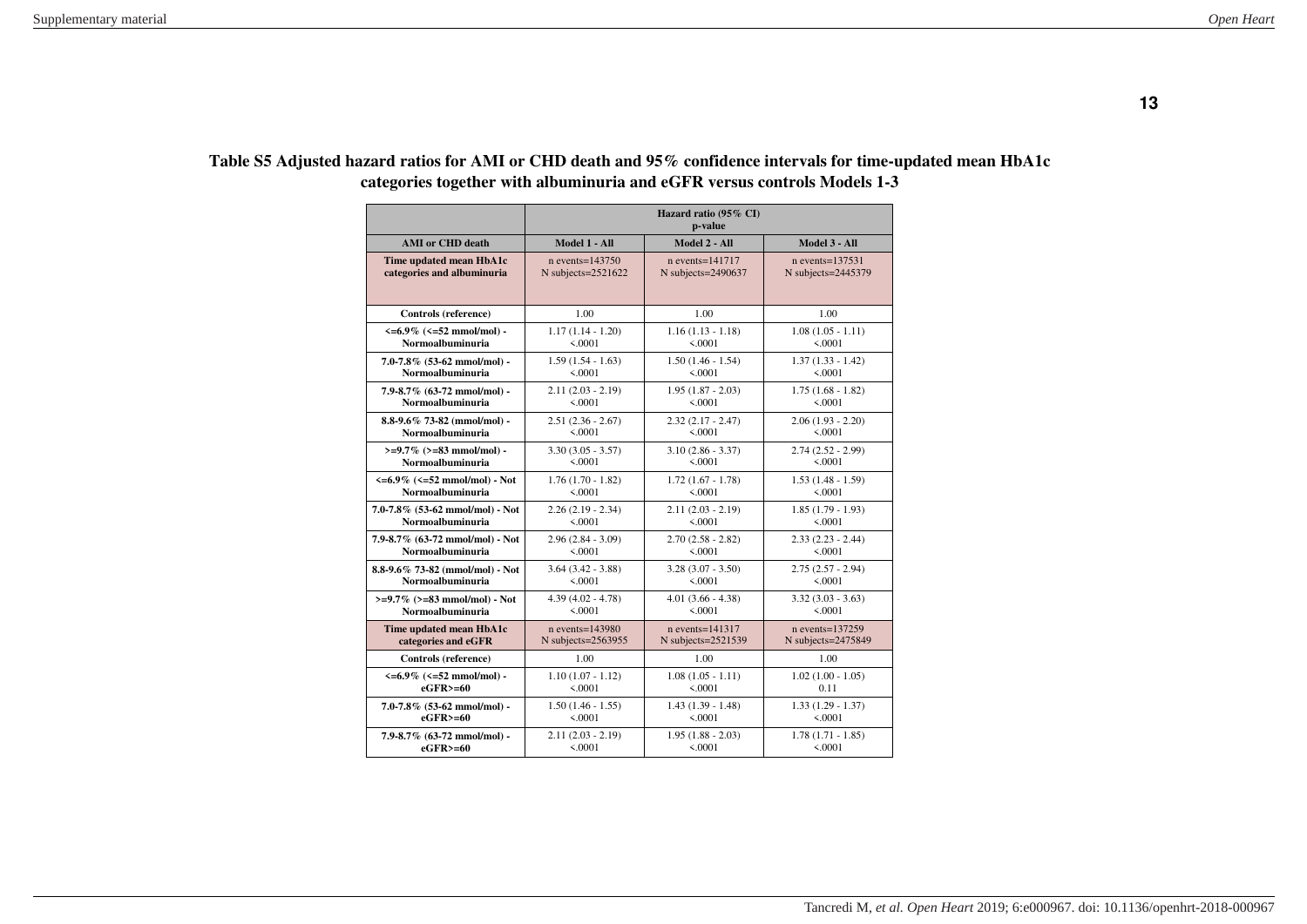|                                                                                  | Hazard ratio (95% CI)<br>p-value |                                 |                                 |
|----------------------------------------------------------------------------------|----------------------------------|---------------------------------|---------------------------------|
| <b>AMI</b> or CHD death                                                          | Model 1 - All                    | Model 2 - All                   | Model 3 - All                   |
| $8.8 - 9.6\%$ 73-82 (mmol/mol) -                                                 | $2.52(2.38 - 2.68)$              | $2.32(2.18 - 2.47)$             | $2.08(1.96 - 2.22)$             |
| $eGFR$ >=60                                                                      | < 0.0001                         | < 0.0001                        | < 0.0001                        |
| $>=9.7\%$ ( $>=83$ mmol/mol) -                                                   | $3.29(3.06 - 3.55)$              | $3.18(2.94 - 3.44)$             | $2.86(2.63 - 3.10)$             |
| $e$ GFR $> = 60$                                                                 | < 0.0001                         | < 0.0001                        | < 0.0001                        |
| $\leq 6.9\%$ ( $\leq 52$ mmol/mol) -                                             | $1.64(1.59 - 1.68)$              | $1.61(1.56 - 1.65)$             | $1.41(1.37 - 1.45)$             |
| eGFR<60                                                                          | < 0.0001                         | < 0.0001                        | < 0.0001                        |
| $7.0 - 7.8\%$ (53-62 mmol/mol) -                                                 | $2.07(2.00 - 2.14)$              | $1.91(1.85 - 1.98)$             | $1.65(1.59 - 1.71)$             |
| eGFR<60                                                                          | < 0.0001                         | < 0.0001                        | < 0.0001                        |
| $7.9 - 8.7\%$ (63-72 mmol/mol) -                                                 | $2.62(2.50 - 2.75)$              | $2.37(2.25 - 2.49)$             | $1.99(1.89 - 2.09)$             |
| eGFR<60                                                                          | < 0.0001                         | < 0.0001                        | < 0.0001                        |
| 8.8-9.6% 73-82 (mmol/mol) -                                                      | $3.19(2.96 - 3.44)$              | $2.84(2.62 - 3.07)$             | $2.29(2.12 - 2.49)$             |
| eGFR<60                                                                          | < 0.0001                         | < 0.0001                        | < 0.0001                        |
| $>=9.7\%$ ( $>=83$ mmol/mol) -                                                   | $3.50(3.13 - 3.91)$              | $3.29(2.92 - 3.69)$             | $2.58(2.29 - 2.91)$             |
| eGFR<60                                                                          | < 0.0001                         | 5.0001                          | < 0.0001                        |
| Time updated mean HbA1c                                                          | $n$ events= $142521$             | $n$ events=140292               | $n$ events= $136231$            |
| categories albuminuria and eGFR                                                  | N subjects= $2524082$            | N subjects= $2490765$           | N subjects= $2445866$           |
| Controls (reference)                                                             | 1.00                             | 1.00                            | 1.00                            |
| $\leq 6.9\%$ ( $\leq 52$ mmol/mol) -<br>Normoalbuminuria and<br>$e$ GFR $> = 60$ | $1.01(0.98 - 1.04)$<br>0.45      | $1.00(0.97 - 1.03)$<br>0.88     | $0.95(0.92 - 0.98)$<br>0.0009   |
| $7.0 - 7.8\%$ (53-62 mmol/mol) -<br>Normoalbuminuria and<br>$e$ GFR $> = 60$     | $1.36(1.31 - 1.41)$<br>< 0.0001  | $1.29(1.24 - 1.34)$<br>< 0.0001 | $1.21(1.16 - 1.25)$<br>< 0.0001 |
| 7.9-8.7% (63-72 mmol/mol) -<br>Normoalbuminuria and<br>$eGFR$ >=60               | $1.90(1.81 - 2.00)$<br>5.0001    | $1.77(1.68 - 1.86)$<br>5.0001   | $1.63(1.54 - 1.72)$<br>5.0001   |
| 8.8-9.6% 73-82 (mmol/mol) -<br>Normoalbuminuria and<br>$eGFR$ >=60               | $2.28(2.09 - 2.48)$<br>< 0.0001  | $2.10(1.92 - 2.30)$<br>5.0001   | $1.92(1.75 - 2.10)$<br>< 0.0001 |
| $>=9.7\%$ ( $>=83$ mmol/mol) -<br>Normoalbuminuria and<br>$eGFR$ >=60            | $3.17(2.83 - 3.55)$<br>< .0001   | $3.02(2.68 - 3.40)$<br>< 0.0001 | $2.73(2.42 - 3.09)$<br>< .0001  |
| $\leq 6.9\%$ ( $\leq 52$ mmol/mol) - Not                                         | $1.60(1.57 - 1.64)$              | $1.58(1.54 - 1.62)$             | $1.40(1.37 - 1.44)$             |
| Normoalbuminuria or eGFR<60                                                      | < 0.0001                         | < .0001                         | < 0.0001                        |
| 7.0-7.8% (53-62 mmol/mol) - Not                                                  | $2.08(2.02 - 2.14)$              | $1.95(1.89 - 2.00)$             | $1.70(1.65 - 1.75)$             |
| Normoalbuminuria or eGFR<60                                                      | 5.0001                           | 5.0001                          | < 0.0001                        |
| 7.9-8.7% (63-72 mmol/mol) - Not                                                  | $2.71(2.62 - 2.81)$              | $2.48(2.38 - 2.57)$             | $2.11(2.03 - 2.20)$             |
| Normoalbuminuria or eGFR<60                                                      | 5.0001                           | < 0.0001                        | < 0.0001                        |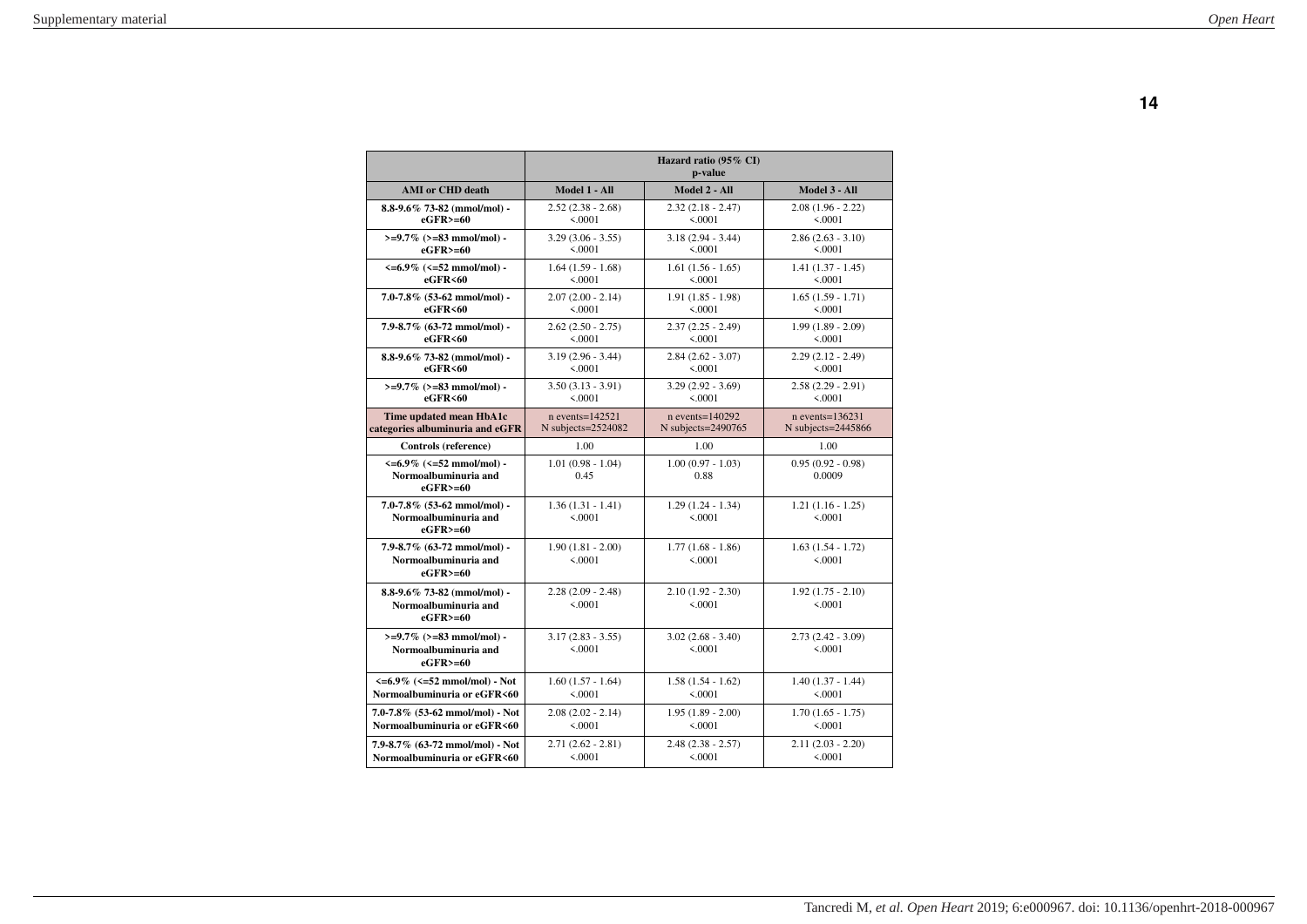|                                 | Hazard ratio (95% CI)<br>p-value |                     |                     |
|---------------------------------|----------------------------------|---------------------|---------------------|
| <b>AMI</b> or CHD death         | Model 1 - All                    | Model 2 - All       | Model 3 - All       |
| 8.8-9.6% 73-82 (mmol/mol) - Not | $3.31(3.13 - 3.50)$              | $2.99(2.82 - 3.17)$ | $2.48(2.33 - 2.63)$ |
| Normoalbuminuria or eGFR<60     | 5.0001                           | 5.0001              | 5.0001              |
| $>=9.7\%$ (>=83 mmol/mol) - Not | $3.82(3.54 - 4.13)$              | $3.57(3.29 - 3.87)$ | $2.94(2.71 - 3.19)$ |
| Normoalbuminuria or eGFR<60     | 5.0001                           | 5.0001              | 5.0001              |

Model 1: adjusted for time-updated age and sex

Model 2: Model 1 additionally adjusted for time-updated diabetes duration

Model 3: Model 2 additionally adjusted for born in Sweden, maximum education level and baseline comorbidities (AF, CHD, HF, VD, stroke, cancer).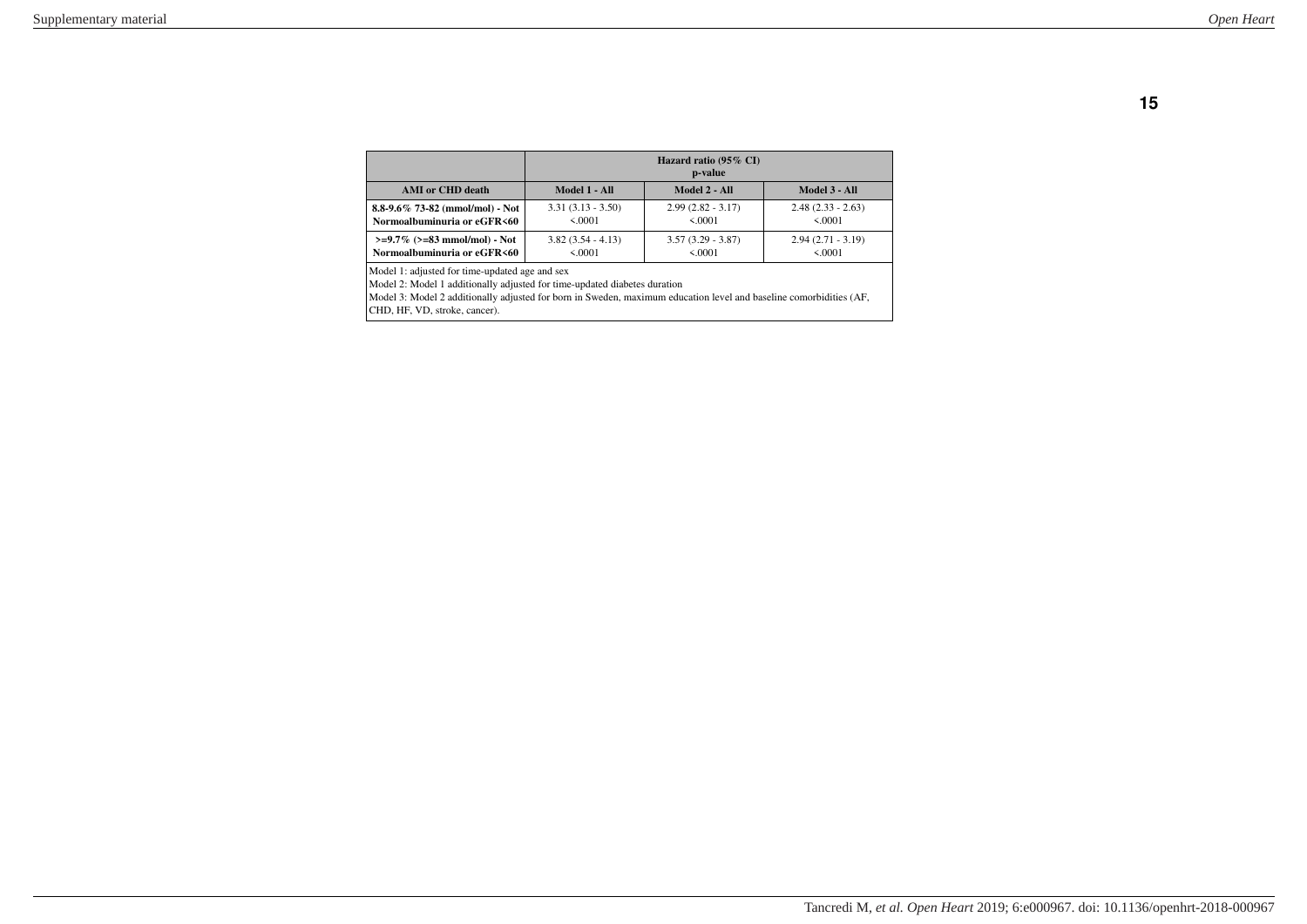|                                          | Hazard ratio (95% CI)<br>p-value |                       |                         |
|------------------------------------------|----------------------------------|-----------------------|-------------------------|
| <b>AMI</b> or CHD death                  | Model 1a - Male                  | Model 2a - Male       | Model 3a - Male         |
| Time updated mean HbA1c                  | $n$ events= $88362$              | $n$ events= $87155$   | $n$ events= $85274$     |
| categories and albuminuria               | N subjects=1361844               | N subjects=1345309    | N subjects=1323920      |
| Controls (reference)                     | 1.00                             | 1.00                  | 1.00                    |
| $\leq 6.9\%$ ( $\leq 52$ mmol/mol) -     | $1.13(1.09 - 1.16)$              | $1.12(1.08 - 1.15)$   | $1.04(1.01 - 1.07)$     |
| Normoalbuminuria                         | < .0001                          | 5.0001                | 0.015                   |
| $7.0 - 7.8\%$ (53-62 mmol/mol) -         | $1.48(1.43 - 1.54)$              | $1.42(1.37 - 1.48)$   | $1.30(1.25 - 1.35)$     |
| Normoalbuminuria                         | < 0.0001                         | < 0.0001              | < 0.0001                |
| 7.9-8.7% (63-72 mmol/mol) -              | $1.90(1.80 - 2.00)$              | $1.79(1.70 - 1.89)$   | $1.61(1.53 - 1.70)$     |
| Normoalbuminuria                         | < 0.0001                         | < 0.0001              | < 0.0001                |
| 8.8-9.6% 73-82 (mmol/mol) -              | $2.23(2.05 - 2.42)$              | $2.11(1.94 - 2.31)$   | $1.88(1.72 - 2.05)$     |
| Normoalbuminuria                         | < 0.0001                         | < .0001               | < 0.0001                |
| $>=9.7\%$ ( $>=83$ mmol/mol) -           | $3.02(2.71 - 3.36)$              | $2.92(2.61 - 3.26)$   | $2.59(2.31 - 2.90)$     |
| Normoalbuminuria                         | < 0.0001                         | < 0.0001              | < 0.0001                |
| $\leq 6.9\%$ ( $\leq 52$ mmol/mol) - Not | $1.69(1.63 - 1.76)$              | $1.67(1.61 - 1.74)$   | $1.49(1.43 - 1.55)$     |
| Normoalbuminuria                         | < 0.0001                         | < 0.0001              | < 0.0001                |
| 7.0-7.8% (53-62 mmol/mol) - Not          | $2.08(1.99 - 2.17)$              | $1.98(1.89 - 2.07)$   | $1.74(1.66 - 1.82)$     |
| <b>Normoalbuminuria</b>                  | < 0.0001                         | < 0.0001              | < 0.0001                |
| 7.9-8.7% (63-72 mmol/mol) - Not          | $2.75(2.61 - 2.90)$              | $2.56(2.42 - 2.70)$   | $2.22(2.09 - 2.34)$     |
| Normoalbuminuria                         | < 0.0001                         | < 0.0001              | < 0.0001                |
| 8.8-9.6% 73-82 (mmol/mol) - Not          | $3.33(3.07 - 3.60)$              | $3.05(2.81 - 3.31)$   | $2.58(2.38 - 2.81)$     |
| Normoalbuminuria                         | < 0.0001                         | < 0.0001              | < 0.0001                |
| $>=9.7\%$ ( $>=83$ mmol/mol) - Not       | $3.80(3.40 - 4.24)$              | $3.49(3.11 - 3.92)$   | $2.98(2.65 - 3.35)$     |
| Normoalbuminuria                         | < 0.0001                         | 5.0001                | < .0001                 |
| Time updated mean HbA1c                  | $n$ events=88338                 | $n$ events=86803      | $n$ events=84970        |
| categories and eGFR                      | $N$ subjects= $1383617$          | N subjects= $1361621$ | $N$ subjects= $1340092$ |
| Controls (reference)                     | 1.00                             | 1.00                  | 1.00                    |
| $\leq 6.9\%$ ( $\leq 52$ mmol/mol) -     | $1.09(1.06 - 1.12)$              | $1.07(1.04 - 1.10)$   | $1.00(0.97 - 1.04)$     |
| $eGFR$ $> = 60$                          | < 0.0001                         | < 0.0001              | 0.75                    |
| 7.0-7.8% (53-62 mmol/mol) -              | $1.43(1.38 - 1.48)$              | $1.38(1.33 - 1.43)$   | $1.28(1.23 - 1.32)$     |
| $eGFR$ $> = 60$                          | < 0.0001                         | < 0.0001              | < 0.0001                |
| $7.9 - 8.7\%$ (63-72 mmol/mol) -         | $1.95(1.86 - 2.04)$              | $1.83(1.75 - 1.93)$   | $1.66(1.58 - 1.75)$     |
| $eGFR$ >=60                              | < 0.0001                         | < 0.0001              | < 0.0001                |

### **Table S6 Males- Adjusted hazard ratios for AMI or CHD death and 95% confidence intervals for time-updated mean HbA1c categories together with albuminuria and eGFR versus controls Models 1-3**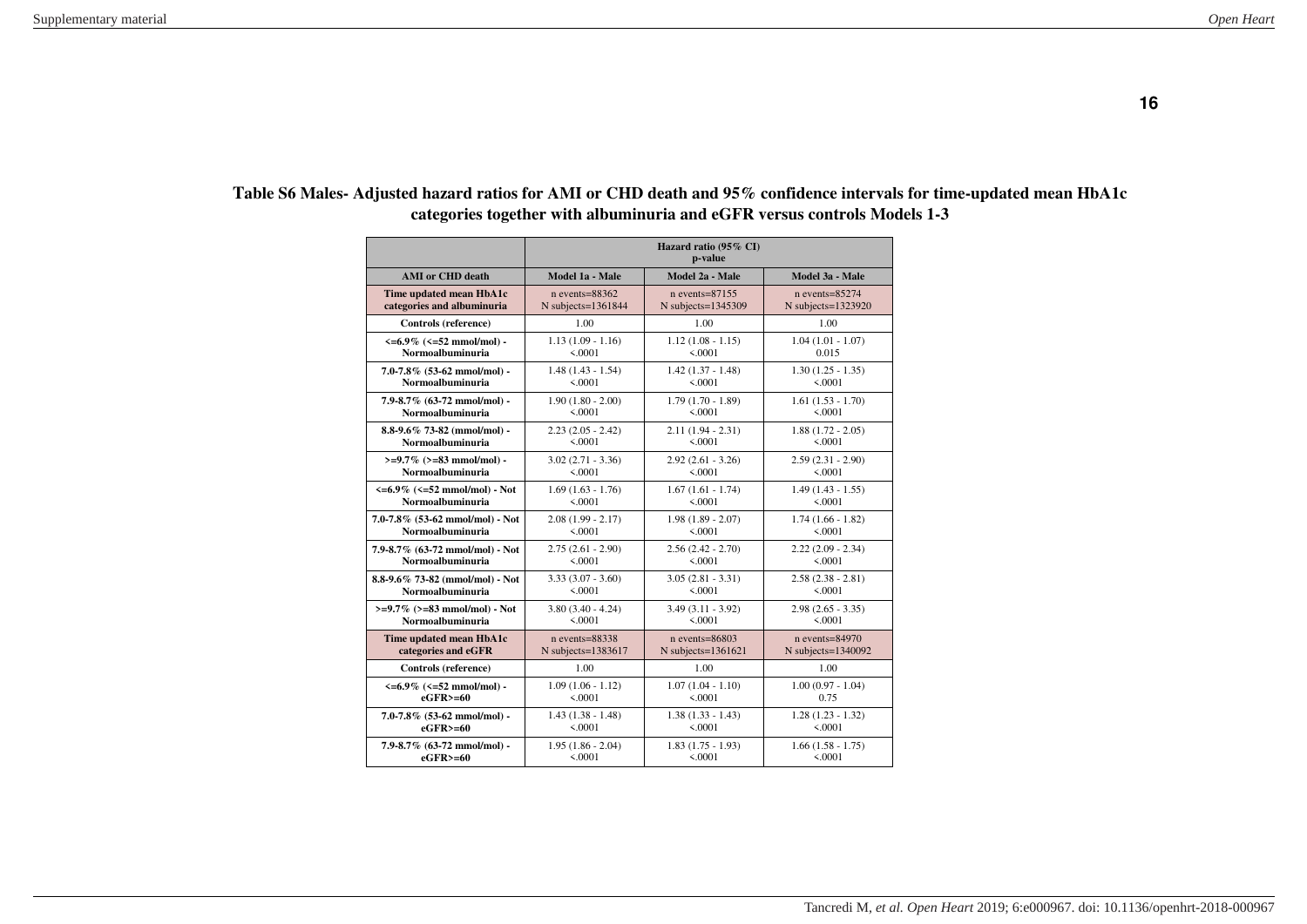|                                                                                  | Hazard ratio (95% CI)<br>p-value |                                 |                                 |
|----------------------------------------------------------------------------------|----------------------------------|---------------------------------|---------------------------------|
| <b>AMI</b> or CHD death                                                          | Model 1a - Male                  | Model 2a - Male                 | Model 3a - Male                 |
| $8.8 - 9.6\%$ 73-82 (mmol/mol) -                                                 | $2.25(2.09 - 2.42)$              | $2.12(1.96 - 2.29)$             | $1.90(1.75 - 2.05)$             |
| $eGFR$ >=60                                                                      | < 0.0001                         | < 0.0001                        | < 0.0001                        |
| $>=9.7\%$ ( $>=83$ mmol/mol) -                                                   | $2.98(2.72 - 3.27)$              | $2.89(2.62 - 3.18)$             | $2.58(2.34 - 2.85)$             |
| $eGFR$ >=60                                                                      | < 0.0001                         | < 0.0001                        | < 0.0001                        |
| $\leq 6.9\%$ ( $\leq 52$ mmol/mol) -                                             | $1.65(1.58 - 1.71)$              | $1.63(1.56 - 1.70)$             | $1.40(1.35 - 1.47)$             |
| eGFR<60                                                                          | < 0.0001                         | < 0.0001                        | < 0.0001                        |
| $7.0 - 7.8\%$ (53-62 mmol/mol) -                                                 | $2.03(1.93 - 2.12)$              | $1.90(1.81 - 2.00)$             | $1.62(1.54 - 1.71)$             |
| eGFR<60                                                                          | < 0.0001                         | < .0001                         | < 0.0001                        |
| 7.9-8.7% (63-72 mmol/mol) -                                                      | $2.45(2.29 - 2.62)$              | $2.28(2.13 - 2.45)$             | $1.90(1.77 - 2.04)$             |
| eGFR<60                                                                          | < 0.0001                         | < 0.0001                        | < 0.0001                        |
| $8.8-9.6\%$ 73-82 (mmol/mol) -                                                   | $3.20(2.88 - 3.55)$              | $2.94(2.63 - 3.27)$             | $2.33(2.08 - 2.60)$             |
| eGFR<60                                                                          | < .0001                          | < .0001                         | < .0001                         |
| $>=9.7\%$ ( $>=83$ mmol/mol) -                                                   | $3.34(2.84 - 3.93)$              | $3.07(2.59 - 3.65)$             | $2.45(2.06 - 2.91)$             |
| eGFR<60                                                                          | < 0.0001                         | < 0.0001                        | < 0.0001                        |
| Time updated mean HbA1c                                                          | $n$ events= $87475$              | $n$ events=86216                | $n$ events=84382                |
| categories albuminuria and eGFR                                                  | N subjects= $1361586$            | N subjects= $1344296$           | $N$ subjects=1323072            |
| Controls (reference)                                                             | 1.00                             | 1.00                            | 1.00                            |
| $\leq 6.9\%$ ( $\leq 52$ mmol/mol) -<br>Normoalbuminuria and<br>$e$ GFR $> = 60$ | $1.00(0.97 - 1.04)$<br>0.87      | $0.99(0.95 - 1.03)$<br>0.66     | $0.94(0.90 - 0.98)$<br>0.0014   |
| $7.0 - 7.8\%$ (53-62 mmol/mol) -<br>Normoalbuminuria and<br>$e$ GFR $> = 60$     | $1.29(1.24 - 1.36)$<br>&0001     | $1.25(1.19 - 1.31)$<br>5.0001   | $1.16(1.11 - 1.22)$<br>5.0001   |
| 7.9-8.7% (63-72 mmol/mol) -<br>Normoalbuminuria and<br>$e$ GFR $> = 60$          | $1.74(1.63 - 1.85)$<br>< 0.0001  | $1.65(1.54 - 1.76)$<br>< 0.0001 | $1.51(1.41 - 1.62)$<br>< 0.0001 |
| $8.8 - 9.6\%$ 73-82 (mmol/mol) -<br>Normoalbuminuria and<br>$eGFR$ >=60          | $2.01(1.80 - 2.24)$<br>< 0.0001  | $1.92(1.71 - 2.15)$<br>5.0001   | $1.75(1.56 - 1.96)$<br>< 0.0001 |
| $>=9.7\%$ ( $>=83$ mmol/mol) -<br>Normoalbuminuria and<br>$eGFR$ >=60            | $2.83(2.45 - 3.27)$<br>< 0.0001  | $2.75(2.37 - 3.20)$<br>< 0.0001 | $2.51(2.16 - 2.93)$<br>< 0.0001 |
| $\leq 6.9\%$ ( $\leq 52$ mmol/mol) - Not                                         | $1.59(1.54 - 1.64)$              | $1.57(1.52 - 1.62)$             | $1.39(1.34 - 1.43)$             |
| Normoalbuminuria or eGFR<60                                                      | &0001                            | 5.0001                          | &0001                           |
| 7.0-7.8% (53-62 mmol/mol) - Not                                                  | $1.98(1.91 - 2.05)$              | $1.89(1.82 - 1.96)$             | $1.65(1.58 - 1.71)$             |
| Normoalbuminuria or eGFR<60                                                      | < 0.0001                         | < 0.0001                        | < 0.0001                        |
| 7.9-8.7% (63-72 mmol/mol) - Not                                                  | $2.55(2.43 - 2.67)$              | $2.39(2.27 - 2.51)$             | $2.04(1.94 - 2.15)$             |
| Normoalbuminuria or eGFR<60                                                      | < 0.0001                         | < 0.0001                        | < 0.0001                        |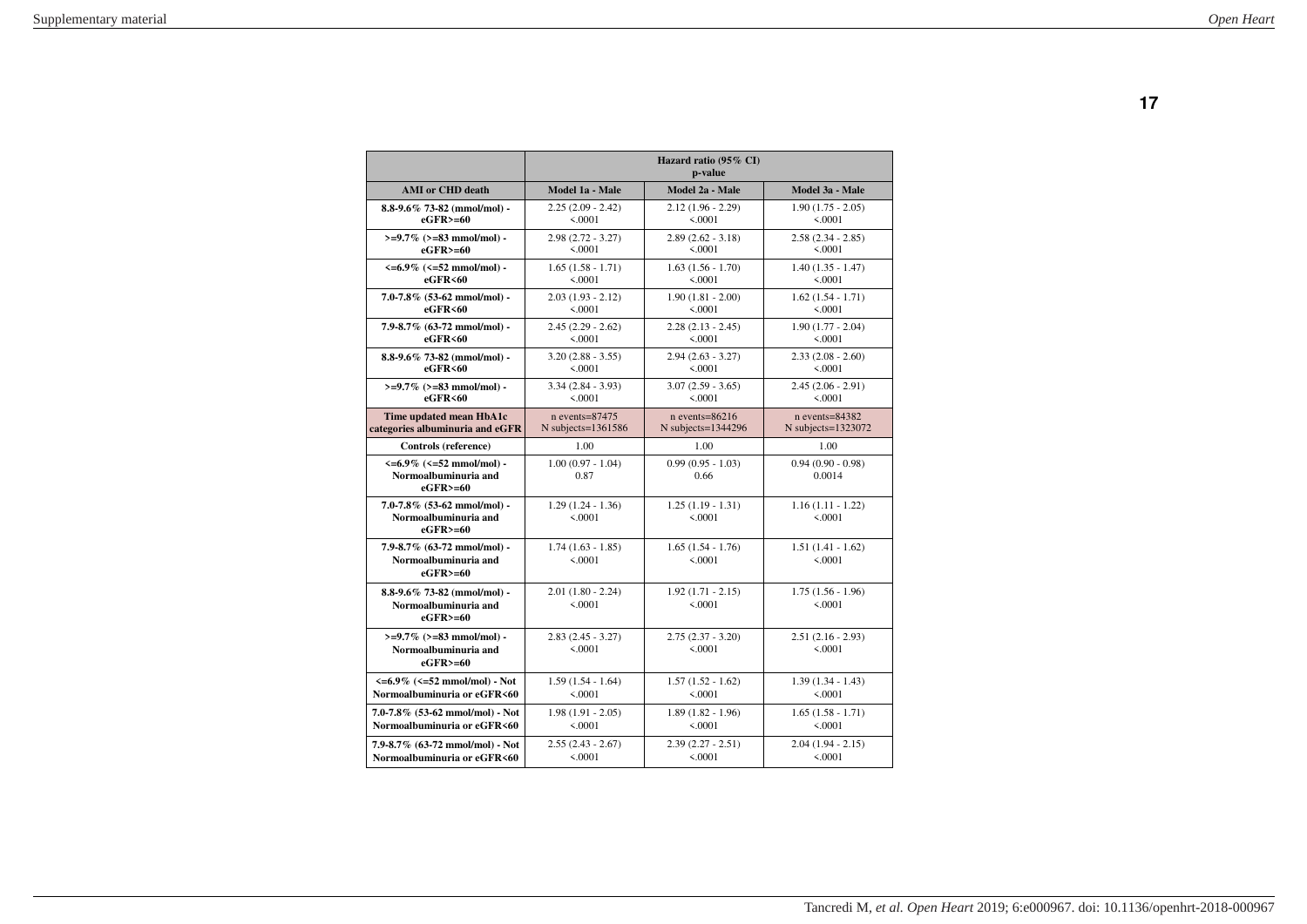|                                    | Hazard ratio (95% CI)<br>p-value |                     |                     |
|------------------------------------|----------------------------------|---------------------|---------------------|
| <b>AMI</b> or CHD death            | Model 1a - Male                  | Model 2a - Male     | Model 3a - Male     |
| 8.8-9.6% 73-82 (mmol/mol) - Not    | $3.11(2.90 - 3.35)$              | $2.89(2.68 - 3.12)$ | $2.41(2.23 - 2.60)$ |
| Normoalbuminuria or eGFR<60        | 5.0001                           | 5.0001              | 5.0001              |
| $>=9.7\%$ ( $>=83$ mmol/mol) - Not | $3.52(3.18 - 3.89)$              | $3.28(2.95 - 3.66)$ | $2.77(2.49 - 3.09)$ |
| Normoalbuminuria or eGFR<60        | < 0001                           | 5.0001              | 5.0001              |

Model 1a: adjusted for time-updated age

Model 2a: Model 1a additionally adjusted for time-updated diabetes duration

Model 3a: Model 2a additionally adjusted for born in Sweden, maximum education level and baseline comorbidities (AF, CHD, HF, VD, stroke, cancer).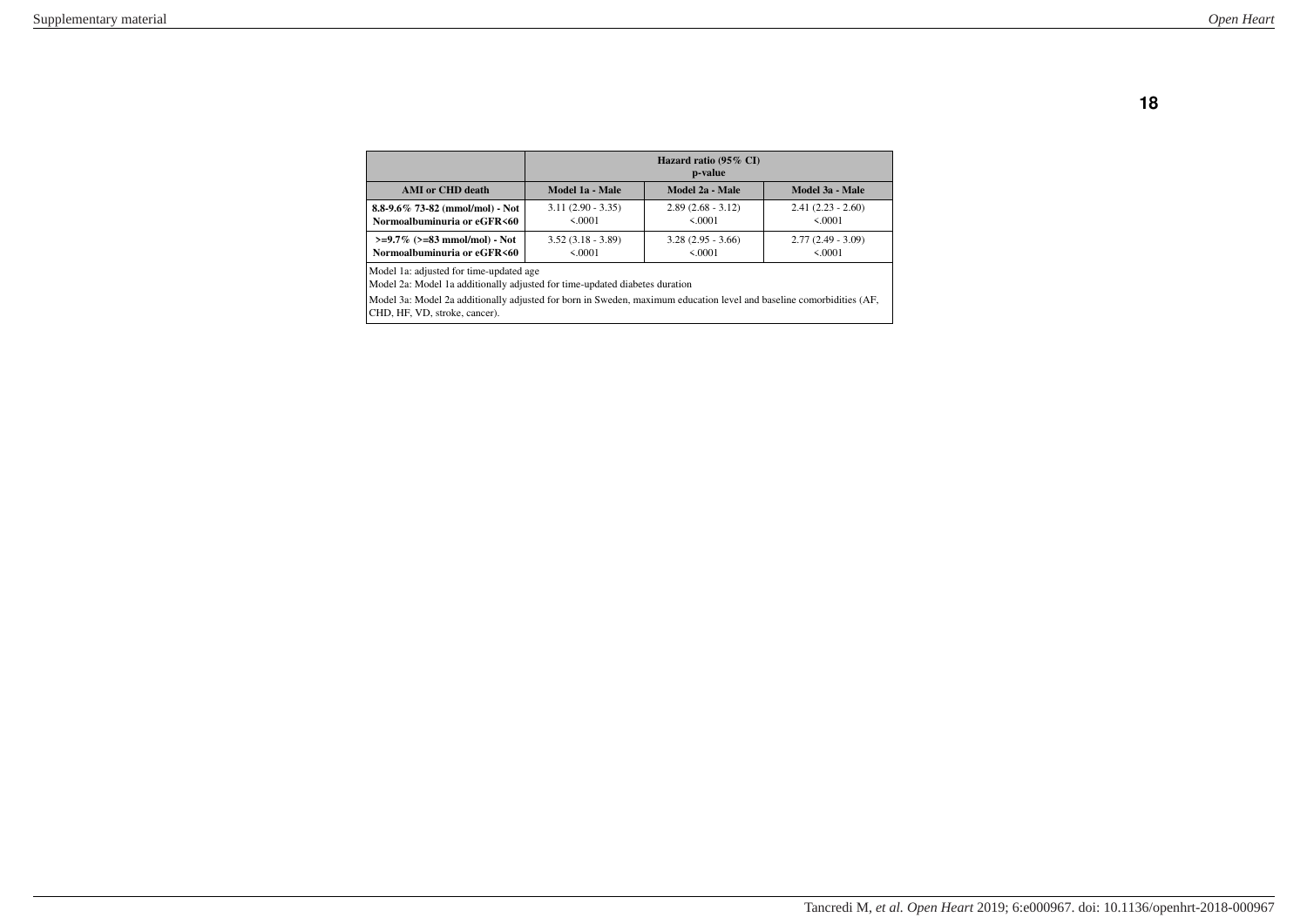## **Table S7-Female- Adjusted hazard ratios for AMI or CHD death and 95% confidence intervals for timeupdated mean HbA1c categories together with albuminuria and eGFR versus controls Models 1-3**

|                                          | Hazard ratio (95% CI)<br>p-value |                         |                         |
|------------------------------------------|----------------------------------|-------------------------|-------------------------|
| <b>AMI</b> or CHD death                  | Model 1b - Female                | Model 2b - Female       | Model 3b - Female       |
| Time updated mean HbA1c                  | $n$ events= $55388$              | $n$ events= $54562$     | $n$ events= $52257$     |
| categories and albuminuria               | $N$ subjects= $1159778$          | $N$ subjects= $1145328$ | $N$ subjects= $1121459$ |
| Controls (reference)                     | 1.00                             | 1.00                    | 1.00                    |
| $\leq 6.9\%$ ( $\leq 52$ mmol/mol) -     | $1.24(1.20 - 1.29)$              | $1.23(1.18 - 1.27)$     | $1.15(1.10 - 1.19)$     |
| Normoalbuminuria                         | 5.0001                           | < 0.0001                | < 0.0001                |
| $7.0 - 7.8\%$ (53-62 mmol/mol) -         | $1.75(1.68 - 1.83)$              | $1.62(1.55 - 1.70)$     | $1.49(1.42 - 1.56)$     |
| Normoalbuminuria                         | < 0.0001                         | < 0.0001                | < 0.0001                |
| 7.9-8.7% (63-72 mmol/mol) -              | $2.41(2.28 - 2.55)$              | $2.15(2.02 - 2.28)$     | $1.92(1.81 - 2.04)$     |
| Normoalbuminuria                         | < 0.0001                         | < 0.0001                | < 0.0001                |
| $8.8 - 9.6\%$ 73-82 (mmol/mol) -         | $2.91(2.66 - 3.18)$              | $2.57(2.34 - 2.82)$     | $2.31(2.10 - 2.54)$     |
| Normoalbuminuria                         | &0001                            | &0001                   | &0001                   |
| $>=9.7\%$ ( $>=83$ mmol/mol) -           | $3.63(3.22 - 4.08)$              | $3.27(2.90 - 3.70)$     | $2.94(2.59 - 3.34)$     |
| Normoalbuminuria                         | 5.0001                           | 5.0001                  | 5.0001                  |
| $\leq 6.9\%$ ( $\leq 52$ mmol/mol) - Not | $1.95(1.84 - 2.06)$              | $1.89(1.78 - 2.00)$     | $1.67(1.57 - 1.78)$     |
| Normoalbuminuria                         | < 0.0001                         | < 0.0001                | < 0.0001                |
| 7.0-7.8% (53-62 mmol/mol) - Not          | $2.75(2.59 - 2.91)$              | $2.49(2.34 - 2.65)$     | $2.19(2.05 - 2.33)$     |
| Normoalbuminuria                         | &0001                            | 5.0001                  | 5.0001                  |
| 7.9-8.7% (63-72 mmol/mol) - Not          | $3.51(3.26 - 3.78)$              | $3.10(2.87 - 3.35)$     | $2.67(2.47 - 2.89)$     |
| Normoalbuminuria                         | < .0001                          | < 0.0001                | < 0.0001                |
| 8.8-9.6% 73-82 (mmol/mol) - Not          | $4.31(3.87 - 4.79)$              | $3.78(3.39 - 4.22)$     | $3.15(2.81 - 3.53)$     |
| Normoalbuminuria                         | < 0.0001                         | < 0.0001                | < 0.0001                |
| $>=9.7\%$ ( $>=83$ mmol/mol) - Not       | $5.64(4.91 - 6.48)$              | $5.07(4.40 - 5.84)$     | $3.99(3.45 - 4.62)$     |
| Normoalbuminuria                         | &0.0001                          | < 0.0001                | < 0.0001                |
| Time updated mean HbA1c                  | $n$ events= $55642$              | $n$ events= $54514$     | $n$ events= $52289$     |
| categories and eGFR                      | $N$ subjects= $1180338$          | N subjects=1159918      | $N$ subjects= $1135757$ |
| Controls (reference)                     | 1.00                             | 1.00                    | 1.00                    |
| $\leq 6.9\%$ ( $\leq 52$ mmol/mol) -     | $1.13(1.09 - 1.18)$              | $1.12(1.08 - 1.17)$     | $1.07(1.03 - 1.12)$     |
| $eGFR$ >=60                              | < 0.0001                         | < 0.0001                | 0.0019                  |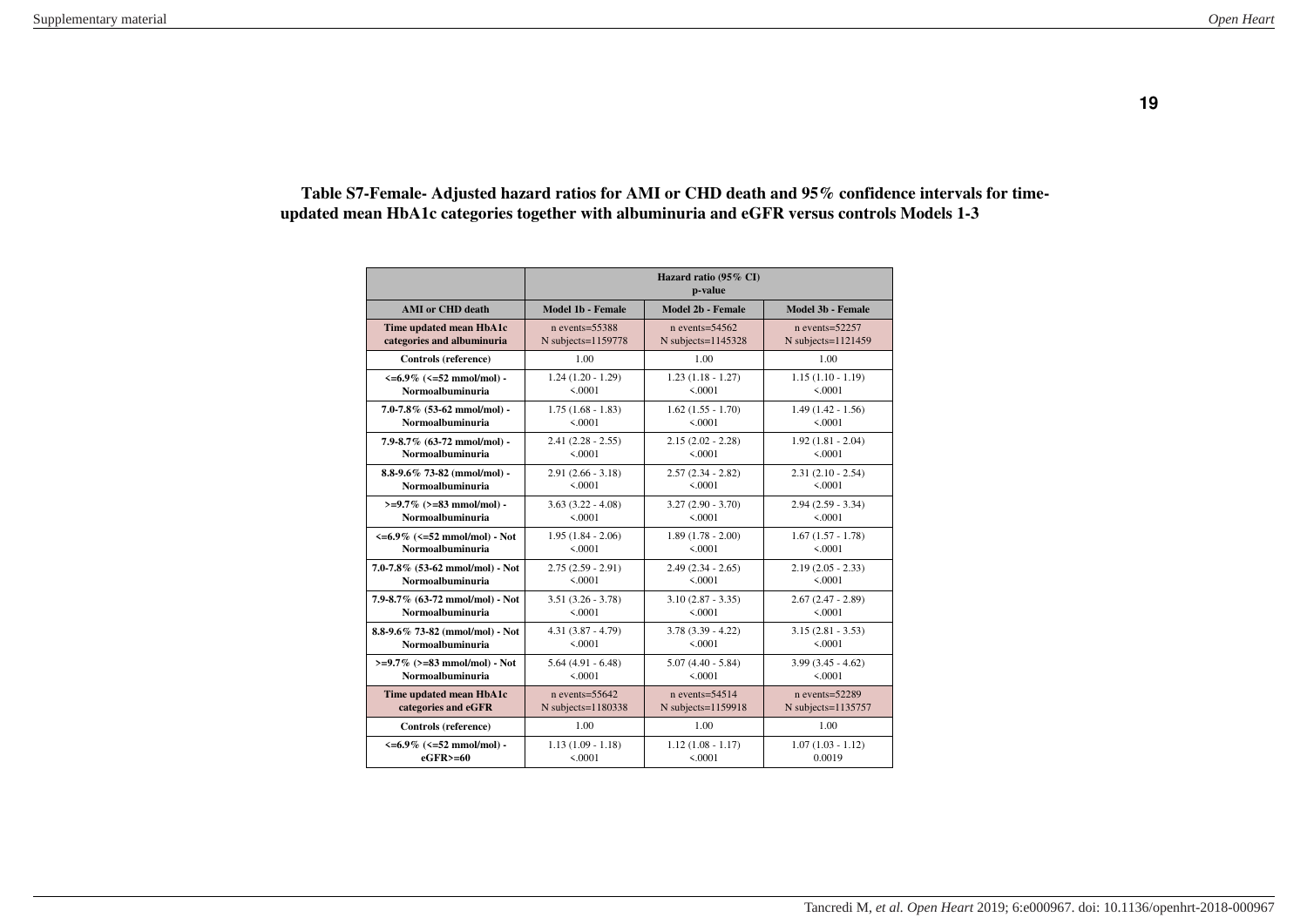|                                                                     | Hazard ratio (95% CI)<br>p-value |                                 |                                |
|---------------------------------------------------------------------|----------------------------------|---------------------------------|--------------------------------|
| <b>AMI</b> or CHD death                                             | <b>Model 1b - Female</b>         | <b>Model 2b - Female</b>        | Model 3b - Female              |
| $7.0 - 7.8\%$ (53-62 mmol/mol) -                                    | $1.67(1.59 - 1.75)$              | $1.57(1.49 - 1.65)$             | $1.47(1.39 - 1.54)$            |
| $eGFR$ $> = 60$                                                     | < 0.0001                         | < .0001                         | < 0.0001                       |
| 7.9-8.7% (63-72 mmol/mol) -                                         | $2.44(2.29 - 2.60)$              | $2.21(2.06 - 2.36)$             | $2.04(1.90 - 2.18)$            |
| $eGFR$ >=60                                                         | < 0.0001                         | < .0001                         | < 0.0001                       |
| 8.8-9.6% 73-82 (mmol/mol) -                                         | $3.12(2.83 - 3.45)$              | $2.76(2.48 - 3.06)$             | $2.49(2.24 - 2.78)$            |
| $eGFR$ $> = 60$                                                     | 5.0001                           | 5.0001                          | < 0.0001                       |
| $>=9.7\%$ (>=83 mmol/mol) -                                         | $3.87(3.41 - 4.39)$              | $3.70(3.24 - 4.23)$             | $3.44$ $(3.00 - 3.95)$         |
| $e$ GFR $> = 60$                                                    | < 0.0001                         | < .0001                         | < 0.0001                       |
| $\leq 6.9\%$ ( $\leq 52$ mmol/mol) -                                | $1.62(1.56 - 1.69)$              | $1.57(1.50 - 1.64)$             | $1.40(1.34 - 1.46)$            |
| eGFR<60                                                             | < 0.0001                         | < .0001                         | < 0.0001                       |
| $7.0 - 7.8\%$ (53-62 mmol/mol) -                                    | $2.12(2.02 - 2.23)$              | $1.92(1.82 - 2.02)$             | $1.67(1.59 - 1.76)$            |
| eGFR<60                                                             | < 0.0001                         | < 0.0001                        | < 0.0001                       |
| 7.9-8.7% (63-72 mmol/mol) -                                         | $2.81(2.63 - 2.99)$              | $2.44(2.27 - 2.61)$             | $2.06(1.92 - 2.21)$            |
| eGFR<60                                                             | < 0.0001                         | < .0001                         | < 0.0001                       |
| $8.8 - 9.6\%$ 73-82 (mmol/mol) -                                    | $3.20(2.88 - 3.55)$              | $2.72(2.43 - 3.05)$             | $2.24(2.00 - 2.52)$            |
| eGFR<60                                                             | < 0.0001                         | < 0.0001                        | < 0.0001                       |
| $>=9.7\%$ ( $>=83$ mmol/mol) -                                      | $3.63(3.11 - 4.23)$              | $3.42(2.92 - 4.01)$             | $2.67(2.26 - 3.14)$            |
| eGFR<60                                                             | < 0.0001                         | < 0.0001                        | < 0.0001                       |
| Time updated mean HbA1c                                             | $n$ events= $55046$              | $n$ events=54076                | $n$ events= $51849$            |
| categories albuminuria and eGFR                                     | N subjects= $1162496$            | N subjects= $1146469$           | $N$ subjects= $1122794$        |
| <= 6.9% (<= 52 mmol/mol) -<br>Normoalbuminuria and<br>eGFR>=60      | $1.05(1.00 - 1.10)$<br>0.064     | $1.03(0.98 - 1.09)$<br>0.27     | $0.98(0.93 - 1.04)$<br>0.56    |
| 7.0-7.8% (53-62 mmol/mol) -<br>Normoalbuminuria and<br>$eGFR$ $=60$ | $1.50(1.41 - 1.60)$<br>$-.0001$  | $1.40(1.31 - 1.49)$<br>$-.0001$ | $1.31(1.23 - 1.40)$<br>&0.001  |
| 7.9-8.7% (63-72 mmol/mol) -<br>Normoalbuminuria and<br>eGFR>=60     | $2.23(2.06 - 2.43)$<br>$-.0001$  | $2.00(1.84 - 2.18)$<br>$-.0001$ | $1.87(1.71 - 2.04)$<br>< .0001 |
| 8.8-9.6% 73-82 (mmol/mol) -<br>Normoalbuminuria and<br>eGFR>=60     | $2.83(2.47 - 3.25)$<br>< .0001   | $2.44(2.11 - 2.82)$<br>$-.0001$ | $2.25(1.94 - 2.60)$<br>< .0001 |
| >=9.7% (>=83 mmol/mol) -<br>Normoalbuminuria and<br>eGFR>=60        | $3.77(3.13 - 4.53)$<br>< .0001   | $3.45(2.84 - 4.18)$<br>< .0001  | $3.09(2.53 - 3.78)$<br>< .0001 |